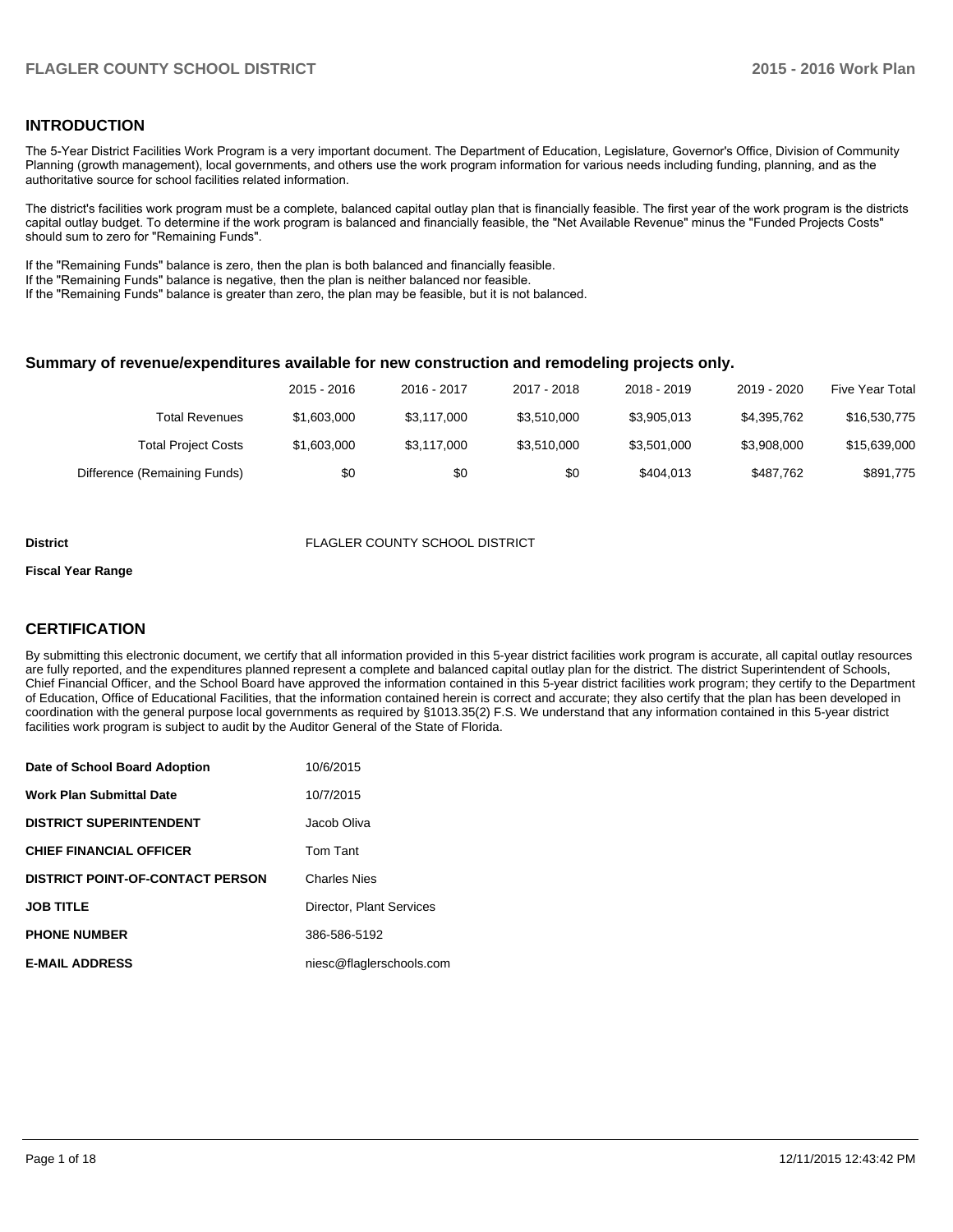# **Expenditures**

#### **Expenditure for Maintenance, Repair and Renovation from 1.50-Mills and PECO**

Annually, prior to the adoption of the district school budget, each school board must prepare a tentative district facilities work program that includes a schedule of major repair and renovation projects necessary to maintain the educational and ancillary facilities of the district.

|                                  | Item                                                                                                                                                                                                                                                                                                           | $2015 - 2016$<br><b>Actual Budget</b> | 2016 - 2017<br>Projected | 2017 - 2018<br>Projected | 2018 - 2019<br>Projected | 2019 - 2020<br>Projected | Total       |
|----------------------------------|----------------------------------------------------------------------------------------------------------------------------------------------------------------------------------------------------------------------------------------------------------------------------------------------------------------|---------------------------------------|--------------------------|--------------------------|--------------------------|--------------------------|-------------|
| <b>HVAC</b>                      |                                                                                                                                                                                                                                                                                                                | \$349,000                             | \$291,000                | \$248,000                | \$251.000                | \$251,000                | \$1,390,000 |
|                                  | Locations: BELLE TERRE ELEMENTARY, BUDDY TAYLOR MIDDLE, BUNNELL ELEMENTARY, FLAGLER-PALM COAST SENIOR HIGH, INDIAN<br>TRAILS SCHOOL, LEWIS E WADSWORTH ELEMENTARY, MATANZAS HIGH SCHOOL, OLD KINGS ELEMENTARY, RYMFIRE<br><b>ELEMENTARY</b>                                                                    |                                       |                          |                          |                          |                          |             |
| Flooring                         |                                                                                                                                                                                                                                                                                                                | \$69,000                              | \$69,000                 | \$69,000                 | \$69,000                 | \$69,000                 | \$345,000   |
|                                  | Locations: BELLE TERRE ELEMENTARY, BUDDY TAYLOR MIDDLE, BUNNELL ELEMENTARY, FLAGLER-PALM COAST SENIOR HIGH, INDIAN<br>TRAILS SCHOOL, LEWIS E WADSWORTH ELEMENTARY, MATANZAS HIGH SCHOOL, OLD KINGS ELEMENTARY, RYMFIRE<br><b>ELEMENTARY</b>                                                                    |                                       |                          |                          |                          |                          |             |
| Roofing                          |                                                                                                                                                                                                                                                                                                                | \$20,000                              | \$20,000                 | \$20,000                 | \$20,000                 | \$20,000                 | \$100,000   |
| Locations:                       | BELLE TERRE ELEMENTARY, BUDDY TAYLOR MIDDLE, BUNNELL ELEMENTARY, FLAGLER-PALM COAST SENIOR HIGH, INDIAN<br>TRAILS SCHOOL, LEWIS E WADSWORTH ELEMENTARY, MATANZAS HIGH SCHOOL, OLD KINGS ELEMENTARY, RYMFIRE<br><b>ELEMENTARY</b>                                                                               |                                       |                          |                          |                          |                          |             |
| Safety to Life                   |                                                                                                                                                                                                                                                                                                                | \$110,000                             | \$110,000                | \$110,000                | \$110,000                | \$110,000                | \$550,000   |
| Locations:                       | BELLE TERRE ELEMENTARY, BUDDY TAYLOR MIDDLE, BUNNELL ELEMENTARY, CENTRAL SERVICES COMPLEX, FLAGLER-PALM<br>COAST SENIOR HIGH, INDIAN TRAILS SCHOOL, LEWIS E WADSWORTH ELEMENTARY, MATANZAS HIGH SCHOOL, OLD KINGS<br>ELEMENTARY, RYMFIRE ELEMENTARY                                                            |                                       |                          |                          |                          |                          |             |
| Fencing                          |                                                                                                                                                                                                                                                                                                                | \$23,000                              | \$23,000                 | \$23,000                 | \$23,000                 | \$23,000                 | \$115,000   |
| Locations:                       | BELLE TERRE ELEMENTARY, BUDDY TAYLOR MIDDLE, BUNNELL ELEMENTARY, FLAGLER-PALM COAST SENIOR HIGH, INDIAN<br>TRAILS SCHOOL, LEWIS E WADSWORTH ELEMENTARY, MATANZAS HIGH SCHOOL, OLD KINGS ELEMENTARY, RYMFIRE<br>ELEMENTARY                                                                                      |                                       |                          |                          |                          |                          |             |
| Parking                          |                                                                                                                                                                                                                                                                                                                | \$27,000                              | \$27,000                 | \$27,000                 | \$27,000                 | \$27,000                 | \$135,000   |
| Locations:                       | BELLE TERRE ELEMENTARY, BUDDY TAYLOR MIDDLE, BUNNELL ELEMENTARY, CENTRAL SERVICES COMPLEX, FLAGLER-PALM<br>COAST SENIOR HIGH, INDIAN TRAILS SCHOOL, LEWIS E WADSWORTH ELEMENTARY, MATANZAS HIGH SCHOOL, OLD KINGS<br>ELEMENTARY, RYMFIRE ELEMENTARY                                                            |                                       |                          |                          |                          |                          |             |
| Electrical                       |                                                                                                                                                                                                                                                                                                                | \$280,000                             | \$153,000                | \$100,500                | \$100,500                | \$100,500                | \$734,500   |
| Locations:                       | ADULT EDUCATION - A1A CENTER, BELLE TERRE ELEMENTARY, BUDDY TAYLOR MIDDLE, BUNNELL ELEMENTARY, CENTRAL<br>SERVICES COMPLEX, COUNTY ADMINISTRATION (GSB), FLAGLER-PALM COAST SENIOR HIGH, INDIAN TRAILS SCHOOL, LEWIS E<br>WADSWORTH ELEMENTARY, MATANZAS HIGH SCHOOL, OLD KINGS ELEMENTARY, RYMFIRE ELEMENTARY |                                       |                          |                          |                          |                          |             |
| Fire Alarm                       |                                                                                                                                                                                                                                                                                                                | \$42,000                              | \$42,000                 | \$42,000                 | \$42,000                 | \$42,000                 | \$210,000   |
|                                  | Locations: BELLE TERRE ELEMENTARY, BUDDY TAYLOR MIDDLE, BUNNELL ELEMENTARY, FLAGLER-PALM COAST SENIOR HIGH, INDIAN<br>TRAILS SCHOOL, LEWIS E WADSWORTH ELEMENTARY, MATANZAS HIGH SCHOOL, OLD KINGS ELEMENTARY, RYMFIRE<br><b>ELEMENTARY</b>                                                                    |                                       |                          |                          |                          |                          |             |
| Telephone/Intercom System        |                                                                                                                                                                                                                                                                                                                | \$35,000                              | \$95,000                 | \$95,000                 | \$95,000                 | \$35,000                 | \$355,000   |
|                                  | Locations: BELLE TERRE ELEMENTARY, BUDDY TAYLOR MIDDLE, BUNNELL ELEMENTARY, FLAGLER-PALM COAST SENIOR HIGH, INDIAN<br>TRAILS SCHOOL, LEWIS E WADSWORTH ELEMENTARY, MATANZAS HIGH SCHOOL, OLD KINGS ELEMENTARY, RYMFIRE<br>ELEMENTARY                                                                           |                                       |                          |                          |                          |                          |             |
| <b>Closed Circuit Television</b> |                                                                                                                                                                                                                                                                                                                | \$25,000                              | \$25,000                 | \$25,000                 | \$25,000                 | \$25,000                 | \$125,000   |
| Locations:                       | BELLE TERRE ELEMENTARY, BUDDY TAYLOR MIDDLE, BUNNELL ELEMENTARY, FLAGLER-PALM COAST SENIOR HIGH, INDIAN<br>TRAILS SCHOOL, LEWIS E WADSWORTH ELEMENTARY, MATANZAS HIGH SCHOOL, OLD KINGS ELEMENTARY, RYMFIRE<br>ELEMENTARY                                                                                      |                                       |                          |                          |                          |                          |             |
| Paint                            |                                                                                                                                                                                                                                                                                                                | \$103,000                             | \$25,000                 | \$25,000                 | \$25,000                 | \$25,000                 | \$203,000   |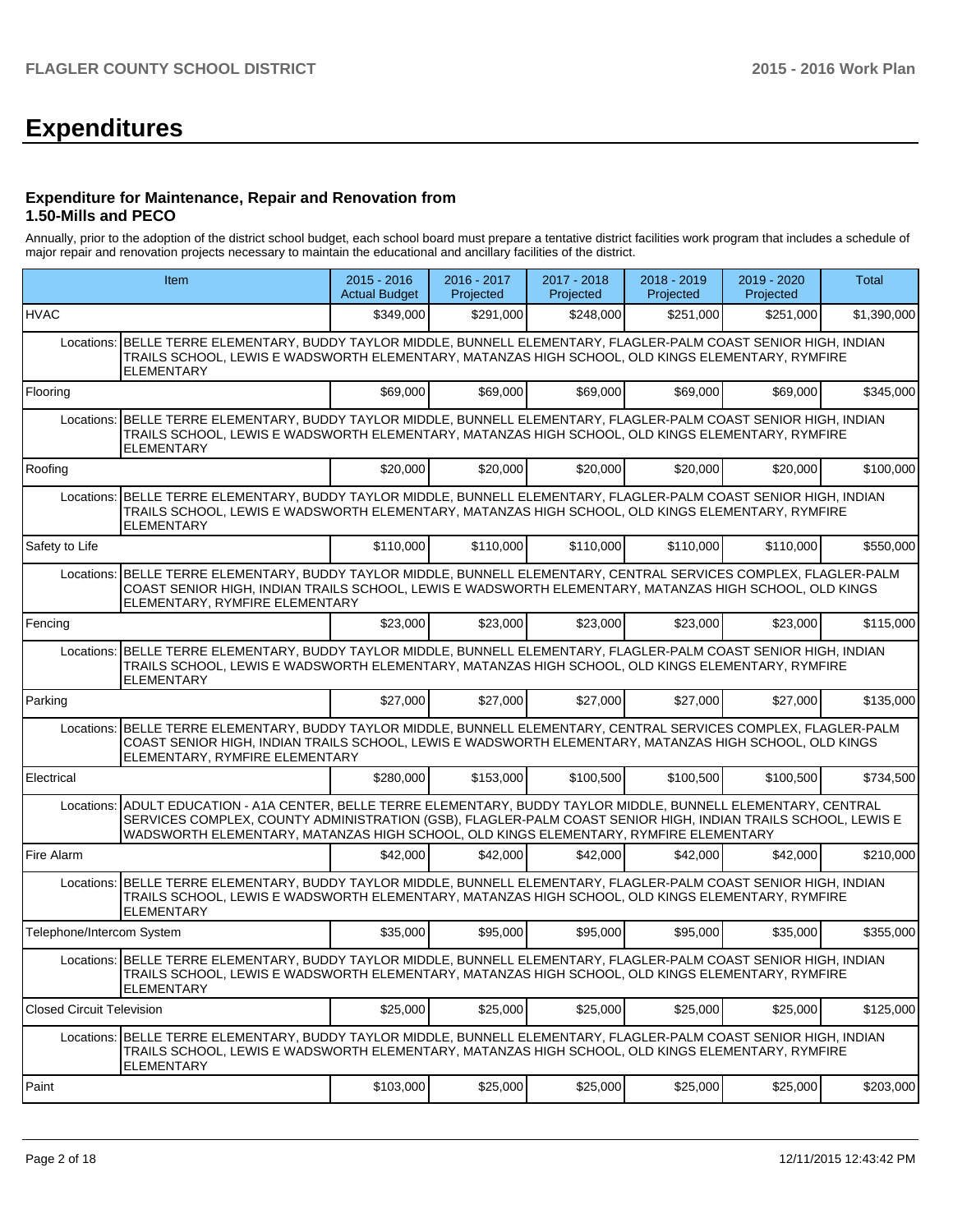|                    | Locations: BELLE TERRE ELEMENTARY, BUDDY TAYLOR MIDDLE, BUNNELL ELEMENTARY, FLAGLER-PALM COAST SENIOR HIGH, INDIAN<br>TRAILS SCHOOL, LEWIS E WADSWORTH ELEMENTARY, MATANZAS HIGH SCHOOL, OLD KINGS ELEMENTARY, RYMFIRE<br><b>ELEMENTARY</b> |             |             |             |             |             |             |  |  |  |
|--------------------|---------------------------------------------------------------------------------------------------------------------------------------------------------------------------------------------------------------------------------------------|-------------|-------------|-------------|-------------|-------------|-------------|--|--|--|
| Maintenance/Repair |                                                                                                                                                                                                                                             | \$300,000   | \$300,000   | \$300,000   | \$300,000   | \$300,000   | \$1,500,000 |  |  |  |
|                    | Locations: BELLE TERRE ELEMENTARY, BUDDY TAYLOR MIDDLE, BUNNELL ELEMENTARY, FLAGLER-PALM COAST SENIOR HIGH, INDIAN<br>TRAILS SCHOOL, LEWIS E WADSWORTH ELEMENTARY, MATANZAS HIGH SCHOOL, OLD KINGS ELEMENTARY, RYMFIRE<br><b>ELEMENTARY</b> |             |             |             |             |             |             |  |  |  |
|                    | Sub Total: I                                                                                                                                                                                                                                | \$1,383,000 | \$1,180,000 | \$1,084,500 | \$1,087,500 | \$1,027,500 | \$5,762,500 |  |  |  |

| IPECO Maintenance Expenditures | \$215.021   | \$301,030   | \$334,586   | \$396,549   | \$428,470   | \$1,675,656  |
|--------------------------------|-------------|-------------|-------------|-------------|-------------|--------------|
| I.50 Mill Sub Total: I         | \$2,523,479 | \$2,198,470 | \$2,070,414 | \$2.011.451 | \$1,919,530 | \$10,723,344 |

| <b>Other Items</b>                                                                                                                                                                                                                                                                                                                                                                   |                                                                                                                                                                                                                                                                                                                                                                                      | $2015 - 2016$<br><b>Actual Budget</b> | 2016 - 2017<br>Projected | 2017 - 2018<br>Projected | 2018 - 2019<br>Projected | 2019 - 2020<br>Projected | Total       |  |  |  |  |
|--------------------------------------------------------------------------------------------------------------------------------------------------------------------------------------------------------------------------------------------------------------------------------------------------------------------------------------------------------------------------------------|--------------------------------------------------------------------------------------------------------------------------------------------------------------------------------------------------------------------------------------------------------------------------------------------------------------------------------------------------------------------------------------|---------------------------------------|--------------------------|--------------------------|--------------------------|--------------------------|-------------|--|--|--|--|
| Program Driven Remodeling (Flagship)                                                                                                                                                                                                                                                                                                                                                 |                                                                                                                                                                                                                                                                                                                                                                                      | \$250,000                             | \$250,000                | \$250,000                | \$250,000                | \$250,000                | \$1,250,000 |  |  |  |  |
| Locations BELLE TERRE ELEMENTARY, BUDDY TAYLOR MIDDLE, BUNNELL ELEMENTARY, FLAGLER-PALM COAST SENIOR HIGH, INDIAN<br>TRAILS SCHOOL, LEWIS E WADSWORTH ELEMENTARY, MATANZAS HIGH SCHOOL, OLD KINGS ELEMENTARY, RYMFIRE<br><b>ELEMENTARY</b>                                                                                                                                           |                                                                                                                                                                                                                                                                                                                                                                                      |                                       |                          |                          |                          |                          |             |  |  |  |  |
| <b>Food Service</b>                                                                                                                                                                                                                                                                                                                                                                  |                                                                                                                                                                                                                                                                                                                                                                                      | \$3,500                               | \$3,500                  | \$3,500                  | \$3.500                  | \$3,500                  | \$17,500    |  |  |  |  |
| <b>ELEMENTARY</b>                                                                                                                                                                                                                                                                                                                                                                    | Locations BELLE TERRE ELEMENTARY, BUDDY TAYLOR MIDDLE, BUNNELL ELEMENTARY, FLAGLER-PALM COAST SENIOR HIGH, INDIAN<br>TRAILS SCHOOL, LEWIS E WADSWORTH ELEMENTARY, MATANZAS HIGH SCHOOL, OLD KINGS ELEMENTARY, RYMFIRE                                                                                                                                                                |                                       |                          |                          |                          |                          |             |  |  |  |  |
| General Maintenance (mulch)                                                                                                                                                                                                                                                                                                                                                          |                                                                                                                                                                                                                                                                                                                                                                                      | \$43,000                              | \$43,000                 | \$43,000                 | \$43,000                 | \$43,000                 | \$215,000   |  |  |  |  |
|                                                                                                                                                                                                                                                                                                                                                                                      | Locations BELLE TERRE ELEMENTARY, BUDDY TAYLOR MIDDLE, BUNNELL ELEMENTARY, FLAGLER-PALM COAST SENIOR HIGH, INDIAN<br>TRAILS SCHOOL, LEWIS E WADSWORTH ELEMENTARY, MATANZAS HIGH SCHOOL, OLD KINGS ELEMENTARY, RYMFIRE<br><b>ELEMENTARY</b>                                                                                                                                           |                                       |                          |                          |                          |                          |             |  |  |  |  |
| <b>Outsourced Maintenance Contracts</b>                                                                                                                                                                                                                                                                                                                                              |                                                                                                                                                                                                                                                                                                                                                                                      | \$600,000                             | \$600,000                | \$600,000                | \$600,000                | \$600,000                | \$3,000,000 |  |  |  |  |
| Locations ADULT EDUCATION - A1A CENTER, BELLE TERRE ELEMENTARY, Belle Terre Swim and Racquet Club, BUDDY TAYLOR MIDDLE,<br>BUNNELL ELEMENTARY, CENTRAL SERVICES COMPLEX, COUNTY ADMINISTRATION (GSB), DISTRICT OPERATIONS, FLAGLER-<br>PALM COAST SENIOR HIGH, INDIAN TRAILS SCHOOL, LEWIS E WADSWORTH ELEMENTARY, MATANZAS HIGH SCHOOL, OLD<br>KINGS ELEMENTARY, RYMFIRE ELEMENTARY |                                                                                                                                                                                                                                                                                                                                                                                      |                                       |                          |                          |                          |                          |             |  |  |  |  |
| Doors, Locks, Signs, Keys, Hardware                                                                                                                                                                                                                                                                                                                                                  |                                                                                                                                                                                                                                                                                                                                                                                      | \$136,000                             | \$61.000                 | \$61,000                 | \$61,000                 | \$61.000                 | \$380.000   |  |  |  |  |
|                                                                                                                                                                                                                                                                                                                                                                                      | Locations ADULT EDUCATION - A1A CENTER, BELLE TERRE ELEMENTARY, Belle Terre Swim and Racquet Club, BUDDY TAYLOR MIDDLE,<br>BUNNELL ELEMENTARY, CENTRAL SERVICES COMPLEX, COUNTY ADMINISTRATION (GSB), DISTRICT OPERATIONS, FLAGLER-<br>PALM COAST SENIOR HIGH, INDIAN TRAILS SCHOOL, LEWIS E WADSWORTH ELEMENTARY, MATANZAS HIGH SCHOOL, OLD<br>KINGS ELEMENTARY, RYMFIRE ELEMENTARY |                                       |                          |                          |                          |                          |             |  |  |  |  |
| Equipment (Vehicles/Mowers/Trailers)                                                                                                                                                                                                                                                                                                                                                 |                                                                                                                                                                                                                                                                                                                                                                                      | \$42,000                              | \$41.000                 | \$42,000                 | \$42,000                 | \$42,000                 | \$209.000   |  |  |  |  |
|                                                                                                                                                                                                                                                                                                                                                                                      | Locations ADULT EDUCATION - A1A CENTER, BELLE TERRE ELEMENTARY, Belle Terre Swim and Racquet Club, BUDDY TAYLOR MIDDLE,<br>BUNNELL ELEMENTARY, CENTRAL SERVICES COMPLEX, COUNTY ADMINISTRATION (GSB), DISTRICT OPERATIONS, FLAGLER-<br>PALM COAST SENIOR HIGH, INDIAN TRAILS SCHOOL, LEWIS E WADSWORTH ELEMENTARY, MATANZAS HIGH SCHOOL, OLD<br>KINGS ELEMENTARY, RYMFIRE ELEMENTARY |                                       |                          |                          |                          |                          |             |  |  |  |  |
| Plumbing                                                                                                                                                                                                                                                                                                                                                                             |                                                                                                                                                                                                                                                                                                                                                                                      | \$80,000                              | \$80,000                 | \$80,000                 | \$80,000                 | \$80,000                 | \$400,000   |  |  |  |  |
|                                                                                                                                                                                                                                                                                                                                                                                      | Locations ADULT EDUCATION - A1A CENTER. BELLE TERRE ELEMENTARY. Belle Terre Swim and Racquet Club. BUDDY TAYLOR MIDDLE.<br>BUNNELL ELEMENTARY, CENTRAL SERVICES COMPLEX, COUNTY ADMINISTRATION (GSB), DISTRICT OPERATIONS, FLAGLER-<br>PALM COAST SENIOR HIGH, INDIAN TRAILS SCHOOL, LEWIS E WADSWORTH ELEMENTARY, MATANZAS HIGH SCHOOL, OLD<br>KINGS ELEMENTARY, RYMFIRE ELEMENTARY |                                       |                          |                          |                          |                          |             |  |  |  |  |
| Civil / mulch for playgournds                                                                                                                                                                                                                                                                                                                                                        |                                                                                                                                                                                                                                                                                                                                                                                      | \$201.000                             | \$241,000                | \$241.000                | \$241.000                | \$241.000                | \$1,165,000 |  |  |  |  |
| <b>ELEMENTARY</b>                                                                                                                                                                                                                                                                                                                                                                    | Locations BELLE TERRE ELEMENTARY, BUDDY TAYLOR MIDDLE, BUNNELL ELEMENTARY, FLAGLER-PALM COAST SENIOR HIGH, INDIAN<br>TRAILS SCHOOL. LEWIS E WADSWORTH ELEMENTARY. MATANZAS HIGH SCHOOL. OLD KINGS ELEMENTARY. RYMFIRE                                                                                                                                                                |                                       |                          |                          |                          |                          |             |  |  |  |  |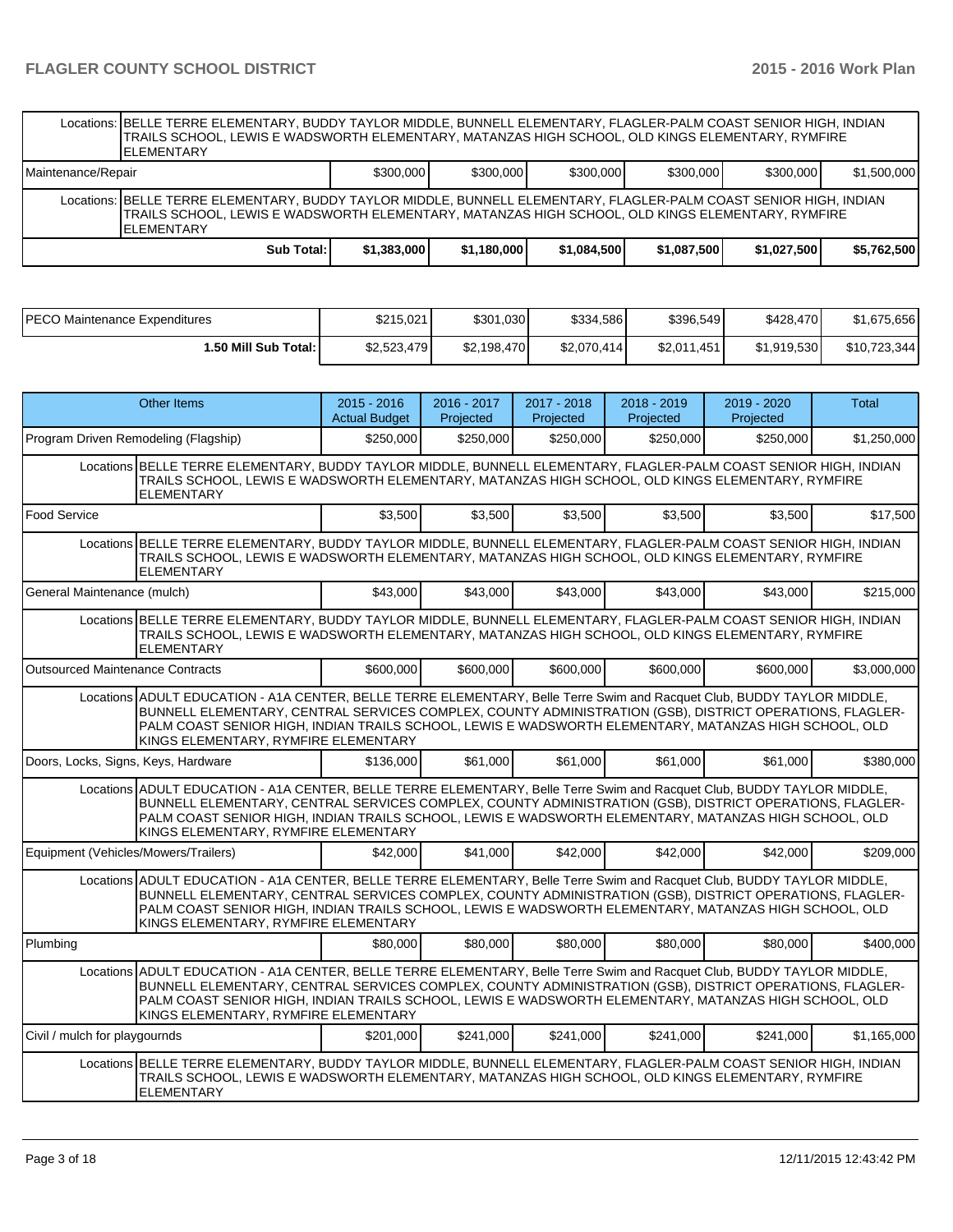| Total:<br>. | \$2.738.500 | \$2,499,500 | $$2.405.000$ <sup>1</sup> | \$2,408,000 | \$2.348,000 | \$12,399,000 |
|-------------|-------------|-------------|---------------------------|-------------|-------------|--------------|
|             |             |             |                           |             |             |              |

### **Local 1.50 Mill Expenditure For Maintenance, Repair and Renovation**

Anticipated expenditures expected from local funding sources over the years covered by the current work plan.

| Item                                                         | 2015 - 2016<br><b>Actual Budget</b> | 2016 - 2017<br>Projected | 2017 - 2018<br>Projected | 2018 - 2019<br>Projected | 2019 - 2020<br>Projected | <b>Total</b> |
|--------------------------------------------------------------|-------------------------------------|--------------------------|--------------------------|--------------------------|--------------------------|--------------|
| Remaining Maint and Repair from 1.5 Mills                    | \$2,523,479                         | \$2,198,470              | \$2,070,414              | \$2,011,451              | \$1,919,530              | \$10,723,344 |
| Maintenance/Repair Salaries                                  | \$1,026,979                         | \$521,979                | \$250,000                | \$250,000                | \$250,000                | \$2,298,958  |
| <b>School Bus Purchases</b>                                  | \$250,000                           | \$750,000                | \$750,000                | \$750,000                | \$750,000                | \$3,250,000  |
| <b>Other Vehicle Purchases</b>                               | \$150,000                           | \$250,000                | \$250,000                | \$250,000                | \$250,000                | \$1,150,000  |
| <b>Capital Outlay Equipment</b>                              | \$0                                 | \$0                      | \$0                      | \$0                      | \$0                      | \$0          |
| Rent/Lease Payments                                          | \$0                                 | \$0                      | \$0                      | \$0                      | \$0                      | \$0          |
| <b>COP Debt Service</b>                                      | \$5,940,274                         | \$5,358,177              | \$5,349,827              | \$5,328,865              | \$5,329,108              | \$27,306,251 |
| Rent/Lease Relocatables                                      | \$260,000                           | \$260,000                | \$260,000                | \$260,000                | \$260,000                | \$1,300,000  |
| <b>Environmental Problems</b>                                | \$0                                 | \$0                      | \$0                      | \$0                      | \$0                      | \$0          |
| s.1011.14 Debt Service                                       | \$0                                 | \$0                      | \$0                      | \$0                      | \$0                      | \$0          |
| <b>Special Facilities Construction Account</b>               | $\Omega$                            | \$0                      | \$0                      | \$0                      | \$0                      | \$0          |
| Premiums for Property Casualty Insurance - 1011.71<br>(4a,b) | \$975,000                           | \$975,000                | \$1,023,750              | \$1,074,938              | \$1,128,864              | \$5,177,552  |
| Qualified School Construction Bonds (QSCB)                   | \$0                                 | \$0                      | \$0                      | \$0                      | \$0                      | \$0          |
| Qualified Zone Academy Bonds (QZAB)                          | \$261,566                           | \$261,566                | \$261,566                | \$261,566                | \$261,566                | \$1,307,830  |
| Furniture & Equipment at School Centers                      | \$700,000                           | \$800,000                | \$900,000                | \$1,000,000              | \$1,000,000              | \$4,400,000  |
| Software license & equipment                                 | \$3,085,000                         | \$3,095,000              | \$3,100,000              | \$3,160,000              | \$3,160,000              | \$15,600,000 |
| <b>Technology Salaries</b>                                   | \$1,300,000                         | \$1,325,000              | \$1,350,000              | \$1,400,000              | \$1,400,000              | \$6,775,000  |
| <b>Local Expenditure Totals:</b>                             | \$16,472,298                        | \$15,795,192             | \$15,565,557             | \$15,746,820             | \$15,709,068             | \$79,288,935 |

# **Revenue**

## **1.50 Mill Revenue Source**

Schedule of Estimated Capital Outlay Revenue from each currently approved source which is estimated to be available for expenditures on the projects included in the tentative district facilities work program. All amounts are NET after considering carryover balances, interest earned, new COP's, 1011.14 and 1011.15 loans, etc. Districts cannot use 1.5-Mill funds for salaries except for those explicitly associated with maintenance/repair projects. (1011.71 (5), F.S.)

| Item                                                                                | Fund | $2015 - 2016$<br><b>Actual Value</b> | 2016 - 2017<br>Projected | $2017 - 2018$<br>Projected | $2018 - 2019$<br>Projected | $2019 - 2020$<br>Projected | Total            |
|-------------------------------------------------------------------------------------|------|--------------------------------------|--------------------------|----------------------------|----------------------------|----------------------------|------------------|
| $(1)$ Non-exempt property<br>lassessed valuation                                    |      | \$7,890,379,689                      | \$8,336,863,525          | \$8,879,157,230            | \$9,444,923,449            | \$10,067,548,422           | \$44,618,872,315 |
| $(2)$ The Millege projected for<br>discretionary capital outlay per<br>ls.1011.71   |      | 1.50                                 | 1.50                     | 1.50                       | 1.50                       | 1.50                       |                  |
| $(3)$ Full value of the 1.50-Mill<br>discretionary capital outlay per<br>ls.1011.71 |      | \$13,255,838                         | \$14,005.931             | \$14,916,984               | \$15,867,471               | \$16,913,481               | \$74,959,705     |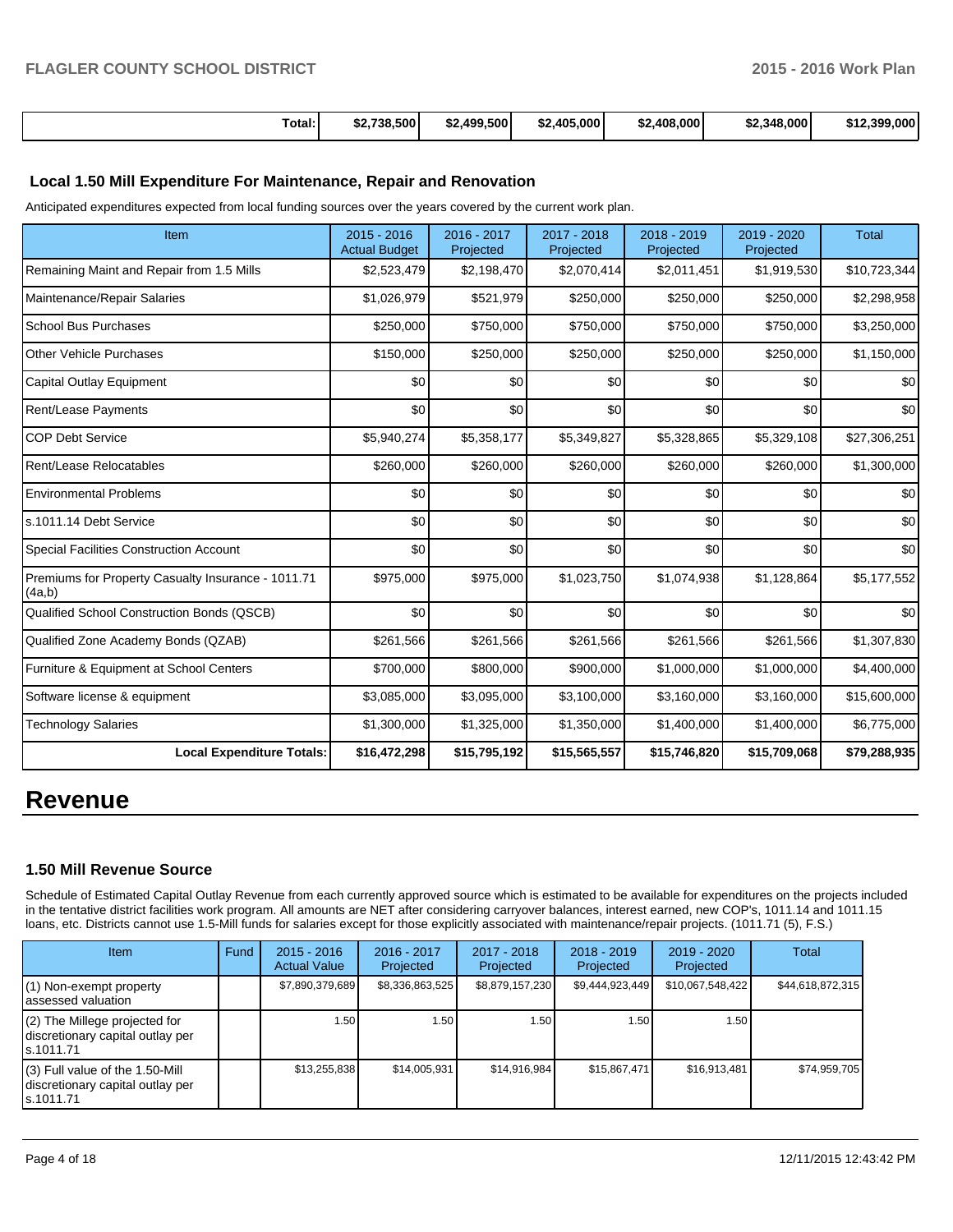| $\mathsf{I}(\mathsf{4})$ Value of the portion of the 1.50 $\mathsf{I}$<br>-Mill ACTUALLY levied | 370 | \$11.362.147 | \$12,005,083 | \$12,785,986 | \$13,600,690 | \$14,497,270 | \$64,251,176 |
|-------------------------------------------------------------------------------------------------|-----|--------------|--------------|--------------|--------------|--------------|--------------|
| $(5)$ Difference of lines (3) and (4)                                                           |     | \$1.893.691  | \$2,000,848  | \$2,130,998  | \$2,266,781  | \$2.416.211  | \$10,708,529 |

# **PECO Revenue Source**

The figure in the row designated "PECO Maintenance" will be subtracted from funds available for new construction because PECO maintenance dollars cannot be used for new construction.

| Item                                  | Fund             | $2015 - 2016$<br><b>Actual Budget</b> | 2016 - 2017<br>Projected | 2017 - 2018<br>Projected | $2018 - 2019$<br>Projected | $2019 - 2020$<br>Projected | Total       |
|---------------------------------------|------------------|---------------------------------------|--------------------------|--------------------------|----------------------------|----------------------------|-------------|
| <b>IPECO New Construction</b>         | 340 <sup>l</sup> | \$0                                   | \$0                      | \$0                      | \$0                        | \$0                        | \$0         |
| <b>IPECO Maintenance Expenditures</b> |                  | \$215,021                             | \$301,030                | \$334.586                | \$396.549                  | \$428,470                  | \$1,675,656 |
|                                       |                  | \$215.021                             | \$301,030                | \$334,586                | \$396,549                  | \$428,470                  | \$1,675,656 |

## **CO & DS Revenue Source**

Revenue from Capital Outlay and Debt Service funds.

| Item                                            | Fund | $2015 - 2016$<br><b>Actual Budget</b> | $2016 - 2017$<br>Projected | 2017 - 2018<br>Projected | $2018 - 2019$<br>Projected | $2019 - 2020$<br>Projected | Total       |
|-------------------------------------------------|------|---------------------------------------|----------------------------|--------------------------|----------------------------|----------------------------|-------------|
| CO & DS Cash Flow-through<br><b>Distributed</b> | 360  | \$236,608                             | \$236,608                  | \$236,608                | \$236,608                  | \$236,608                  | \$1,183,040 |
| CO & DS Interest on<br>Undistributed CO         | 360  | \$3,337                               | \$3,337                    | \$3,337                  | \$3,337                    | \$3,337                    | \$16,685    |
|                                                 |      | \$239.945                             | \$239.945                  | \$239,945                | \$239,945                  | \$239,945                  | \$1,199,725 |

### **Fair Share Revenue Source**

All legally binding commitments for proportionate fair-share mitigation for impacts on public school facilities must be included in the 5-year district work program.

Nothing reported for this section.

#### **Sales Surtax Referendum**

Specific information about any referendum for a 1-cent or ½-cent surtax referendum during the previous year.

**Did the school district hold a surtax referendum during the past fiscal year 2014 - 2015?**

No

### **Additional Revenue Source**

Any additional revenue sources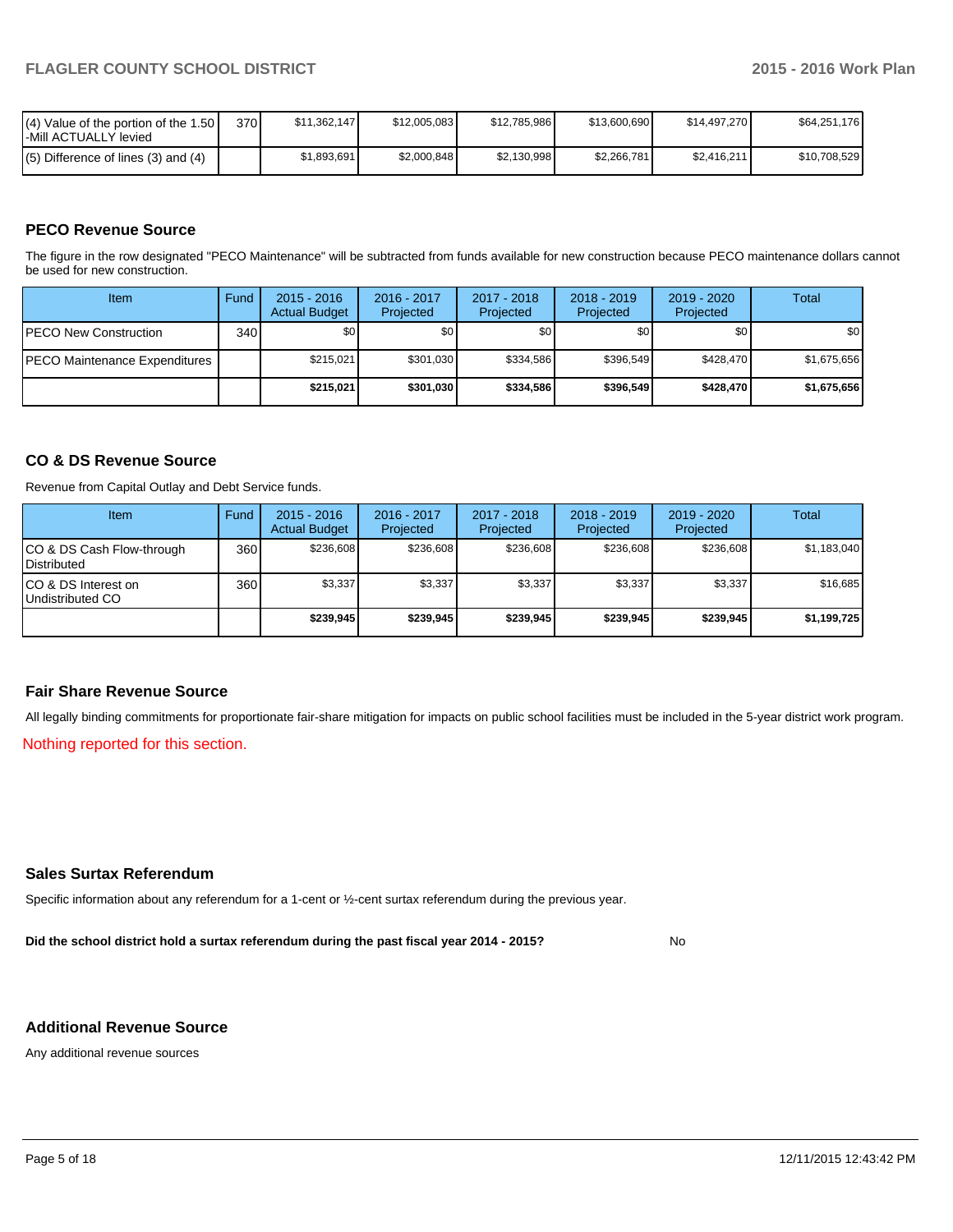| Item                                                                                                                      | $2015 - 2016$<br><b>Actual Value</b> | 2016 - 2017<br>Projected | 2017 - 2018<br>Projected | 2018 - 2019<br>Projected | 2019 - 2020<br>Projected | <b>Total</b>     |
|---------------------------------------------------------------------------------------------------------------------------|--------------------------------------|--------------------------|--------------------------|--------------------------|--------------------------|------------------|
| Proceeds from a s.1011.14/15 F.S. Loans                                                                                   | \$0                                  | \$0                      | \$0                      | \$0                      | \$0                      | \$0              |
| District Bonds - Voted local bond<br>referendum proceeds per s.9, Art VII<br><b>State Constitution</b>                    | \$0                                  | \$0                      | \$0                      | \$0                      | \$0                      | \$0              |
| Proceeds from Special Act Bonds                                                                                           | \$0                                  | \$0                      | \$0                      | \$0                      | \$0                      | \$0              |
| Estimated Revenue from CO & DS Bond<br>Sale                                                                               | \$0                                  | \$0                      | \$0                      | \$0                      | \$0                      | \$0              |
| Proceeds from Voted Capital<br>Improvements millage                                                                       | \$0                                  | \$0                      | \$0                      | \$0                      | \$0                      | \$0 <sub>1</sub> |
| Other Revenue for Other Capital Projects                                                                                  | \$283,000                            | \$283,000                | \$283,000                | \$283,000                | \$283,000                | \$1,415,000      |
| Proceeds from 1/2 cent sales surtax<br>authorized by school board                                                         | \$5,225,000                          | \$5,747,500              | \$6,034,875              | \$6,336,619              | \$6,553,450              | \$29,897,444     |
| Proceeds from local governmental<br>infrastructure sales surtax                                                           | \$0                                  | \$0                      | \$0                      | \$0                      | \$0                      | \$0              |
| Proceeds from Certificates of<br>Participation (COP's) Sale                                                               | \$0                                  | \$0                      | \$0                      | \$0                      | \$0                      | \$0              |
| Classrooms First Bond proceeds amount<br>authorized in FY 1997-98                                                         | \$493,208                            | \$493,208                | \$493,208                | \$493,208                | \$493,208                | \$2,466,040      |
| Classrooms for Kids                                                                                                       | \$0                                  | \$0                      | \$0                      | \$0                      | \$0                      | \$0              |
| <b>District Equity Recognition</b>                                                                                        | \$0                                  | \$0                      | \$0                      | \$0                      | \$0                      | \$0              |
| <b>Federal Grants</b>                                                                                                     | \$0                                  | \$0                      | \$0                      | \$0                      | \$0                      | \$0              |
| Proportionate share mitigation (actual<br>cash revenue only, not in kind donations)                                       | \$0                                  | \$0                      | \$0                      | \$0                      | \$0                      | \$0              |
| Impact fees received                                                                                                      | \$2,180,940                          | \$2,399,034              | \$2,518,986              | \$2,644,935              | \$2,777,182              | \$12,521,077     |
| Private donations                                                                                                         | \$0                                  | \$0                      | \$0                      | \$0                      | \$0                      | \$0              |
| Grants from local governments or not-for-<br>profit organizations                                                         | \$0                                  | \$0                      | \$0                      | \$0                      | \$0                      | \$0              |
| Interest, Including Profit On Investment                                                                                  | \$1,000                              | \$1,000                  | \$1,000                  | \$1,000                  | \$1,000                  | \$5,000          |
| Revenue from Bonds pledging proceeds<br>from 1 cent or 1/2 cent Sales Surtax                                              | \$0                                  | \$0                      | \$0                      | \$0                      | \$0                      | \$0              |
| <b>Total Fund Balance Carried Forward</b>                                                                                 | \$3,761,400                          | \$7,102,831              | \$3,589,774              | \$3,875,334              | \$1,214,187              | \$19,543,526     |
| General Capital Outlay Obligated Fund<br><b>Balance Carried Forward From Total</b><br><b>Fund Balance Carried Forward</b> | (\$5,471,342)                        | (\$9,359,409)            | (\$6,871,217)            | (\$7,822,898)            | (\$5,954,412)            | (\$35,479,278)   |
| Special Facilities Construction Account                                                                                   | \$0                                  | \$0                      | \$0                      | \$0                      | \$0                      | \$0              |
| One Cent - 1/2 Cent Sales Surtax Debt<br>Service From Total Fund Balance Carried<br>Forward                               | \$0                                  | \$0                      | \$0                      | \$0                      | \$0                      | \$0              |
| Capital Outlay Projects Funds Balance<br>Carried Forward From Total Fund<br><b>Balance Carried Forward</b>                | \$0                                  | \$0                      | \$0                      | \$0                      | \$0                      | \$0              |
| <b>Subtotal</b>                                                                                                           | \$6,473,206                          | \$6,667,164              | \$6,049,626              | \$5,811,198              | \$5,367,615              | \$30,368,809     |

# **Total Revenue Summary**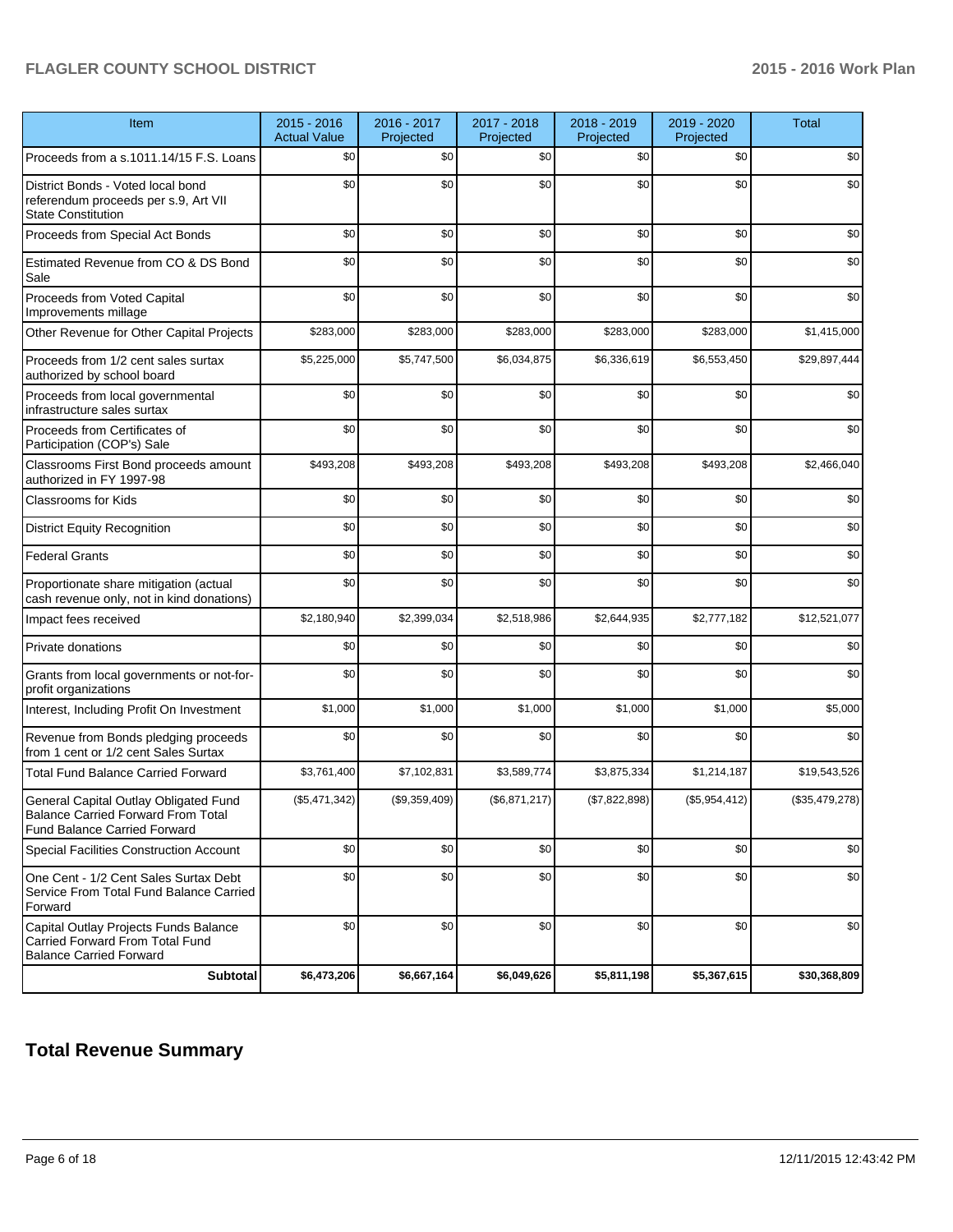| Item Name                                                  | $2015 - 2016$<br><b>Budget</b> | $2016 - 2017$<br>Projected | $2017 - 2018$<br>Projected | $2018 - 2019$<br>Projected | $2019 - 2020$<br>Projected | <b>Five Year Total</b> |
|------------------------------------------------------------|--------------------------------|----------------------------|----------------------------|----------------------------|----------------------------|------------------------|
| Local 1.5 Mill Discretionary Capital Outlay<br>Revenue     | \$11,362,147                   | \$12,005,083               | \$12,785,986               | \$13,600,690               | \$14,497,270               | \$64,251,176           |
| PECO and 1.5 Mill Maint and Other 1.5<br>Mill Expenditures | (S16, 472, 298)                | (\$15,795,192)             | (\$15,565,557)             | (\$15,746,820)             | (\$15,709,068)             | (\$79,288,935)         |
| PECO Maintenance Revenue                                   | \$215.021                      | \$301.030                  | \$334.586                  | \$396.549                  | \$428,470                  | \$1,675,656            |
| Available 1.50 Mill for New<br><b>Construction</b>         | $($ \$5,110,151)               | ( \$3,790,109)             | (\$2,779,571)              | ( \$2,146,130)             | (\$1,211,798)              | (\$15,037,759)         |

| Item Name                         | $2015 - 2016$<br><b>Budget</b> | $2016 - 2017$<br>Projected | 2017 - 2018<br>Projected | $2018 - 2019$<br>Projected | $2019 - 2020$<br>Projected | <b>Five Year Total</b> |
|-----------------------------------|--------------------------------|----------------------------|--------------------------|----------------------------|----------------------------|------------------------|
| ICO & DS Revenue                  | \$239,945                      | \$239,945                  | \$239,945                | \$239,945                  | \$239,945                  | \$1,199,725            |
| IPECO New Construction Revenue    | \$0                            | \$0                        | \$0                      | \$0                        | \$0                        | \$0 <sub>1</sub>       |
| <b>I</b> Other/Additional Revenue | \$6,473,206                    | \$6,667,164                | \$6,049,626              | \$5,811,198                | \$5,367,615                | \$30,368,809           |
| <b>Total Additional Revenuel</b>  | \$6,713,151                    | \$6,907,109                | \$6,289,571              | \$6,051,143                | \$5,607,560                | \$31,568,534           |
| <b>Total Available Revenue</b>    | \$1,603,000                    | \$3,117,000                | \$3,510,000              | \$3,905,013                | \$4,395,762                | \$16,530,775           |

# **Project Schedules**

# **Capacity Project Schedules**

A schedule of capital outlay projects necessary to ensure the availability of satisfactory classrooms for the projected student enrollment in K-12 programs.

Nothing reported for this section.

| <b>Planned Cost:</b>     |  |  |  |
|--------------------------|--|--|--|
| <b>Student Stations:</b> |  |  |  |
| <b>Total Classrooms:</b> |  |  |  |
| Gross Sq Ft:             |  |  |  |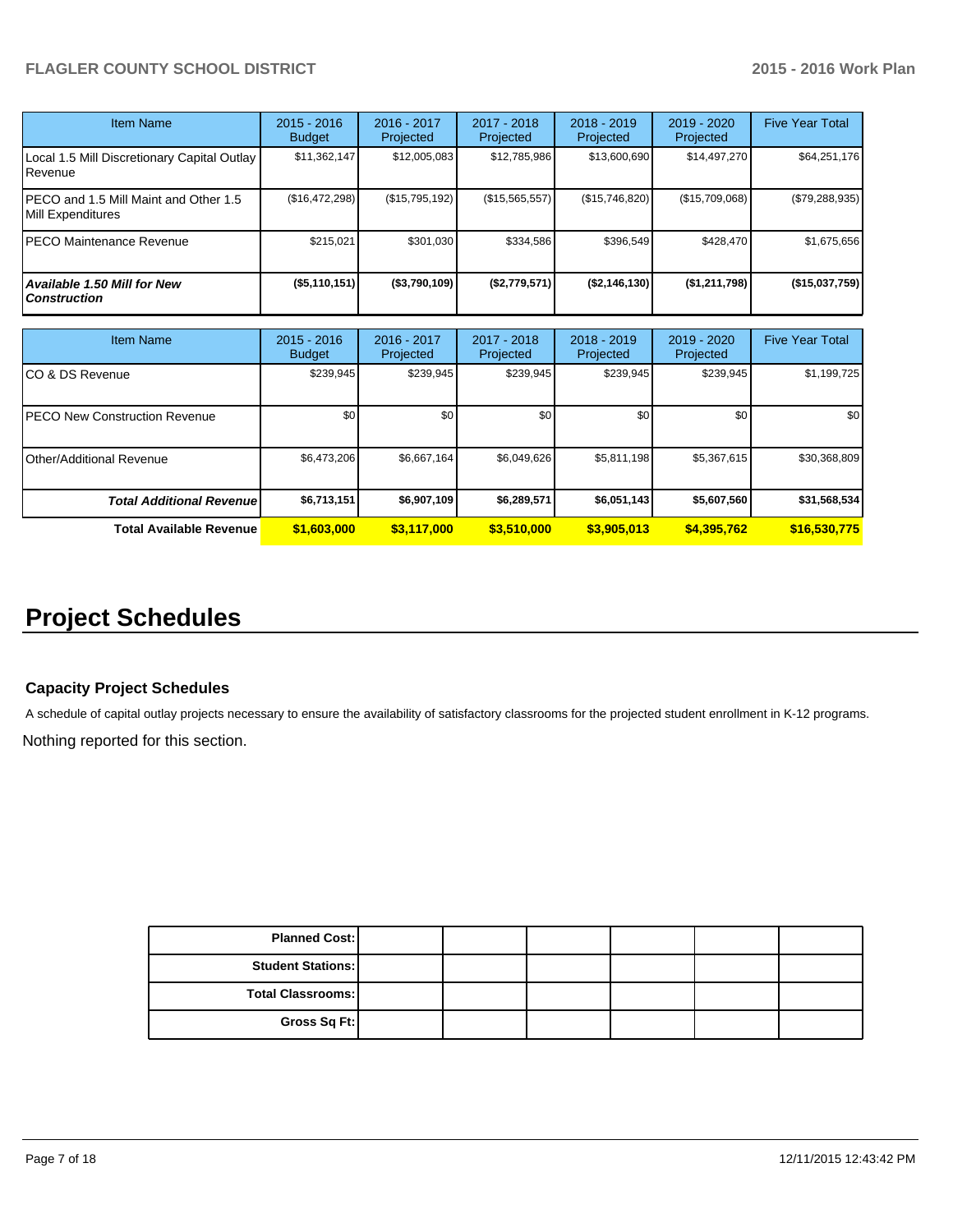# **Other Project Schedules**

Major renovations, remodeling, and additions of capital outlay projects that do not add capacity to schools.

| <b>Project Description</b>                | Location                                        | $2015 - 2016$<br><b>Actual Budget</b> | 2016 - 2017<br>Projected | 2017 - 2018<br>Projected | 2018 - 2019<br>Projected | 2019 - 2020<br>Projected | <b>Total</b>    | <b>Funded</b> |
|-------------------------------------------|-------------------------------------------------|---------------------------------------|--------------------------|--------------------------|--------------------------|--------------------------|-----------------|---------------|
| Purchase weightlifting<br>equipment       | <b>MATANZAS HIGH</b><br><b>SCHOOL</b>           | \$50,000                              | \$0                      | \$0                      | \$0                      | \$0                      | \$50,000 Yes    |               |
| Purchase band equipment                   | <b>MATANZAS HIGH</b><br><b>SCHOOL</b>           | \$50,000                              | \$0                      | \$0                      | \$0                      | \$0                      | \$50,000 Yes    |               |
| Demolition                                | <b>ADULT</b><br>EDUCATION/CORPORAT<br>E ONE     | \$200,000                             | \$0                      | \$0                      | \$0                      | \$0                      | \$200,000 Yes   |               |
| <b>Courtyards Restoration</b>             | <b>BELLE TERRE</b><br><b>ELEMENTARY</b>         | \$35,000                              | \$0                      | \$0                      | \$0                      | \$0                      | \$35,000 Yes    |               |
| Marque                                    | LEWIS E WADSWORTH<br><b>ELEMENTARY</b>          | \$18,000                              | \$0                      | \$0                      | \$0                      | \$0                      | \$18,000 Yes    |               |
| Renovate Bathrooms                        | FLAGLER-PALM COAST<br><b>SENIOR HIGH</b>        | \$60,000                              | \$60,000                 | \$50,000                 | \$0                      | \$0                      | \$170,000 Yes   |               |
| Stadium and light repairs                 | <b>FLAGLER-PALM COAST</b><br><b>SENIOR HIGH</b> | \$63,000                              | \$0                      | \$0                      | \$0                      | \$0                      | \$63,000 Yes    |               |
| <b>Stadium Repainting</b>                 | <b>FLAGLER-PALM COAST</b><br><b>SENIOR HIGH</b> | \$25,000                              | \$0                      | \$0                      | \$0                      | \$0                      | \$25,000 Yes    |               |
| Replace cooling tower bundles             | <b>RYMFIRE ELEMENTARY</b>                       | \$0                                   | \$220,000                | \$0                      | \$0                      | \$0                      | \$220,000 Yes   |               |
| Fresh air intake                          | <b>RYMFIRE ELEMENTARY</b>                       | \$0                                   | \$225,000                | \$225,000                | \$0                      | \$0                      | \$450,000 Yes   |               |
| Re-pipe chiller & replace air<br>handlers | <b>INDIAN TRAILS SCHOOL</b>                     | \$400,000                             | \$1,000,000              | \$1,000,000              | \$0                      | \$0                      | \$2,400,000 Yes |               |
| Remodel front bathrooms                   | <b>BUDDY TAYLOR MIDDLE</b>                      | \$25,000                              | \$0                      | \$0                      | \$0                      | \$0                      | \$25,000 Yes    |               |
| US1 - Move Plant Services &<br>Custodial  | <b>DISTRICT OPERATIONS</b>                      | \$300,000                             | \$0                      | \$0                      | \$0                      | \$0                      | \$300,000 Yes   |               |
| Repair front parking lot                  | <b>FLAGLER-PALM COAST</b><br><b>SENIOR HIGH</b> | \$75,000                              | \$0                      | \$0                      | \$0                      | \$0                      | \$75,000 Yes    |               |
| <b>Security Fencing</b>                   | <b>BUNNELL ELEMENTARY</b>                       | \$40,000                              | \$0                      | \$0                      | \$0                      | \$0                      | \$40,000 Yes    |               |
| Treatment                                 | <b>BUNNELL ELEMENTARY</b>                       | \$47,000                              | \$0                      | \$0                      | \$0                      | \$0                      | \$47,000 Yes    |               |
| Gutter downspouts<br>replacement          | <b>BUNNELL ELEMENTARY</b>                       | \$25,000                              | \$0                      | \$0                      | \$0                      | \$0                      | \$25,000 Yes    |               |
| Resurface track                           | <b>MATANZAS HIGH</b><br><b>SCHOOL</b>           | \$190,000                             | \$0                      | \$0                      | \$0                      | \$0                      | \$190,000 Yes   |               |
| <b>Replace Carpet</b>                     | <b>OLD KINGS</b><br><b>ELEMENTARY</b>           | \$0                                   | \$475,000                | \$0                      | \$0                      | \$0                      | \$475,000 Yes   |               |
| Replace Carpet                            | <b>INDIAN TRAILS SCHOOL</b>                     | \$0                                   | \$237,000                | \$0                      | \$0                      | \$0                      | \$237,000 Yes   |               |
| Re-pave parking lot / replace<br>sub base | <b>FLAGLER-PALM COAST</b><br><b>SENIOR HIGH</b> | \$0                                   | \$750,000                | \$750,000                | \$0                      | \$0                      | \$1,500,000 Yes |               |
| Replace chiller #1 100 bldg. &<br>Old Gym | <b>BUNNELL ELEMENTARY</b>                       | \$0                                   | \$150,000                | \$0                      | \$0                      | \$0                      | \$150,000 Yes   |               |
| Replace classroom HVAC<br>controls        | <b>LEWIS E WADSWORTH</b><br><b>ELEMENTARY</b>   | \$0                                   | \$0                      | \$100,000                | \$0                      | \$0                      | \$100,000 Yes   |               |
| Reroof School (phases)                    | LEWIS E WADSWORTH<br><b>ELEMENTARY</b>          | \$0                                   | \$0                      | \$200,000                | \$200,000                | \$200,000                | \$600,000 Yes   |               |
| Reroof Bldg. 5                            | <b>OLD KINGS</b><br><b>ELEMENTARY</b>           | \$0                                   | \$0                      | \$50,000                 | \$0                      | \$0                      | \$50,000 Yes    |               |
| Humidity controls lobby/clinic            | <b>OLD KINGS</b><br><b>ELEMENTARY</b>           | \$0                                   | \$0                      | \$50,000                 | \$0                      | \$0                      | \$50,000 Yes    |               |
| Intercoms                                 | FLAGLER-PALM COAST<br><b>SENIOR HIGH</b>        | \$0                                   | \$0                      | \$43,750                 | \$43,750                 | \$0                      | \$87,500 Yes    |               |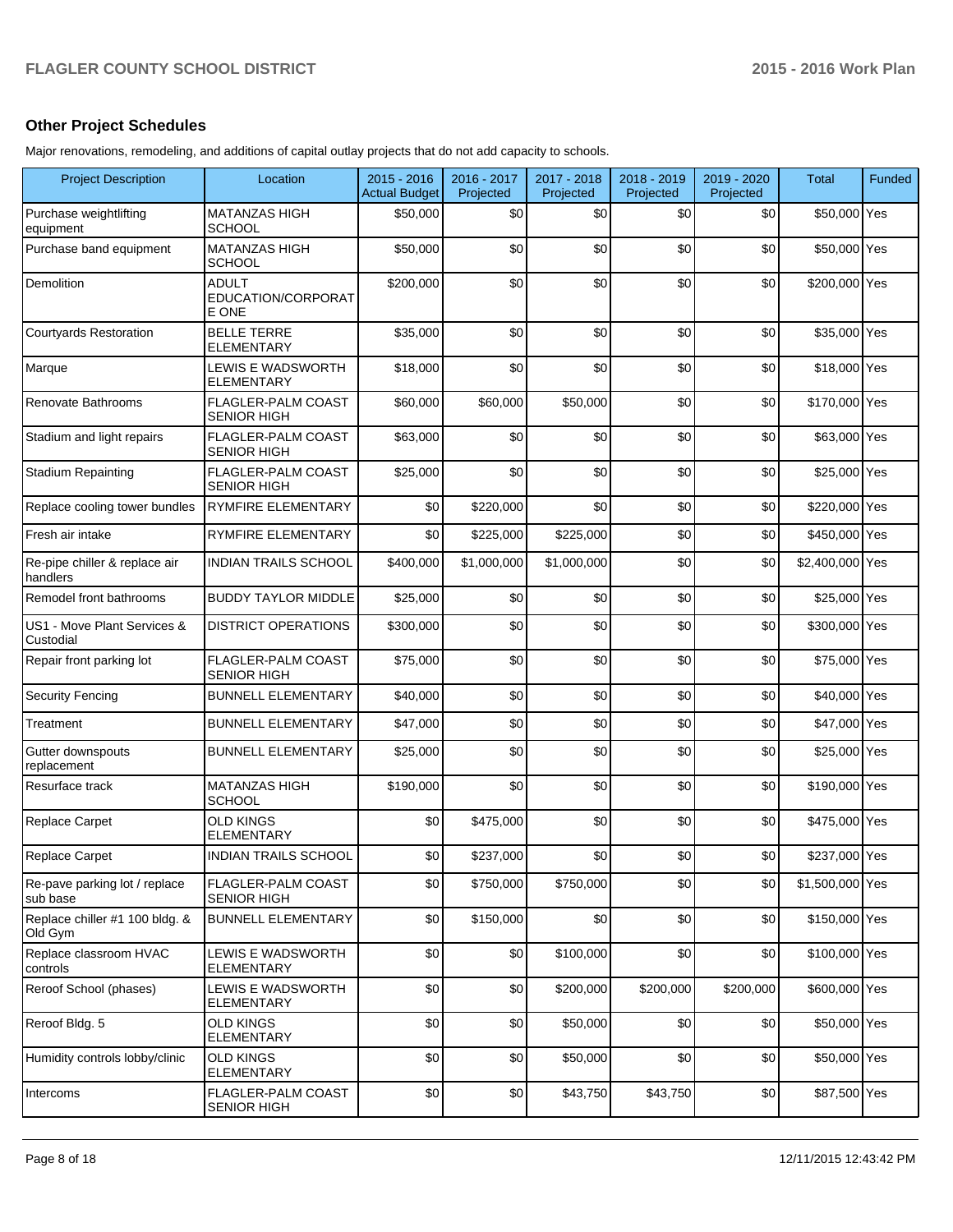|                                                                |                                           | \$1,603,000 | \$3,117,000 | \$3,510,000 | \$3,576,000 | \$3,908,000 | \$15,714,000    |  |
|----------------------------------------------------------------|-------------------------------------------|-------------|-------------|-------------|-------------|-------------|-----------------|--|
| Waterproof Bldg. #1                                            | <b>CENTRAL SERVICES</b><br><b>COMPLEX</b> | \$0         | \$0         | \$0         | \$75,000    | \$0         | \$75,000 No     |  |
| Replace portable A/C units (30<br>@ 3K each)                   | <b>BELLE TERRE</b><br>ELEMENTARY          | \$0         | \$0         | \$0         | \$0         | \$90,000    | \$90,000 Yes    |  |
| Bldg. 10 fresh air unit                                        | <b>MATANZAS HIGH</b><br><b>SCHOOL</b>     | \$0         | \$0         | \$0         | \$0         | \$500,000   | \$500,000 Yes   |  |
| Bldg. 9 dedicated fresh air unit                               | <b>MATANZAS HIGH</b><br><b>SCHOOL</b>     | \$0         | \$0         | \$0         | \$0         | \$500,000   | \$500,000 Yes   |  |
| Replace carpet                                                 | BELLE TERRE<br><b>ELEMENTARY</b>          | \$0         | \$0         | \$0         | \$0         | \$153,000   | \$153,000 Yes   |  |
| District wide upgrade remote<br>HVAC cont.                     | Location not specified                    | \$0         | \$0         | \$0         | sol.        | \$800,000   | \$800,000 Yes   |  |
| Courtyard dining covered area<br>$\overline{2}$                | <b>OLD KINGS</b><br><b>ELEMENTARY</b>     | \$0         | \$0         | \$0         | \$0         | \$165,000   | \$165,000 Yes   |  |
| Courtyard dining covered area                                  | <b>OLD KINGS</b><br><b>ELEMENTARY</b>     | \$0         | \$0         | \$0         | \$154,000   | \$0         | \$154,000 Yes   |  |
| New gym flooring                                               | <b>OLD KINGS</b><br><b>ELEMENTARY</b>     | \$0         | \$0         | \$0         | \$80,000    | \$0         | \$80,000 Yes    |  |
| PI bus loop                                                    | <b>OLD KINGS</b><br><b>ELEMENTARY</b>     | \$0         | \$0         | \$0         | \$175,000   | \$0         | \$175,000 Yes   |  |
| Light practice fields                                          | <b>MATANZAS HIGH</b><br><b>SCHOOL</b>     | \$0         | \$0         | \$0         | \$250,000   | \$0         | \$250,000 Yes   |  |
| Storage athletic equipment                                     | <b>MATANZAS HIGH</b><br>SCHOOL            | \$0         | \$0         | \$0         | \$100,000   | \$0         | \$100,000 Yes   |  |
| Renovate flooring main hall 100 FLAGLER-PALM COAST<br>bldg.    | <b>SENIOR HIGH</b>                        | \$0         | \$0         | \$0         | \$115,000   | \$0         | \$115,000 Yes   |  |
| <b>District Wide Exterior Paint</b>                            | Location not specified                    | \$0         | \$0         | \$0         | \$1,500,000 | \$1,500,000 | \$3,000,000 Yes |  |
| Renovate bldg. #2 old gym floor BUNNELL ELEMENTARY<br>interior |                                           | \$0         | \$0         | \$0         | \$350,000   | \$0         | \$350,000 Yes   |  |
| US1 - Detention pond<br><b>SJRWMD</b>                          | <b>DISTRICT OPERATIONS</b>                | \$0         | \$0         | \$0         | \$165,000   | \$0         | \$165,000 Yes   |  |
| Replace carpet                                                 | <b>MATANZAS HIGH</b><br>SCHOOL            | \$0         | \$0         | \$0         | \$237,000   | \$0         | \$237,000 Yes   |  |
| Repave parking                                                 | LEWIS E WADSWORTH<br><b>ELEMENTARY</b>    | \$0         | \$0         | \$300,000   | \$0         | \$0         | \$300,000 Yes   |  |
| Add two stadium bleachers<br>sections                          | MATANZAS HIGH<br>SCHOOL                   | \$0         | \$0         | \$150,000   | \$0         | \$0         | \$150,000 Yes   |  |
| Bldg. 1 Re-roof building                                       | <b>CENTRAL SERVICES</b><br><b>COMPLEX</b> | \$0         | \$0         | \$185,000   | \$0         | \$0         | \$185,000 Yes   |  |
| HVAC controls for 1200 bldg.                                   | FLAGLER-PALM COAST<br>SENIOR HIGH         | \$0         | \$0         | \$100,000   | \$0         | \$0         | \$100,000 Yes   |  |
| Humidity control for gym                                       | <b>MATANZAS HIGH</b><br><b>SCHOOL</b>     | \$0         | \$0         | \$75,000    | \$0         | \$0         | \$75,000 Yes    |  |
| Chiller overhauls                                              | <b>MATANZAS HIGH</b><br><b>SCHOOL</b>     | \$0         | \$0         | \$100,000   | \$0         | \$0         | \$100,000 Yes   |  |
| Intercoms                                                      | <b>OLD KINGS</b><br><b>ELEMENTARY</b>     | \$0         | \$0         | \$43,750    | \$43,750    | \$0         | \$87,500 Yes    |  |
| Intercoms                                                      | <b>MATANZAS HIGH</b><br>SCHOOL            | \$0         | \$0         | \$43,750    | \$43,750    | \$0         | \$87,500 Yes    |  |
| Intercoms                                                      | <b>INDIAN TRAILS SCHOOL</b>               | \$0         | \$0         | \$43,750    | \$43,750    | \$0         | \$87,500 Yes    |  |

# **Additional Project Schedules**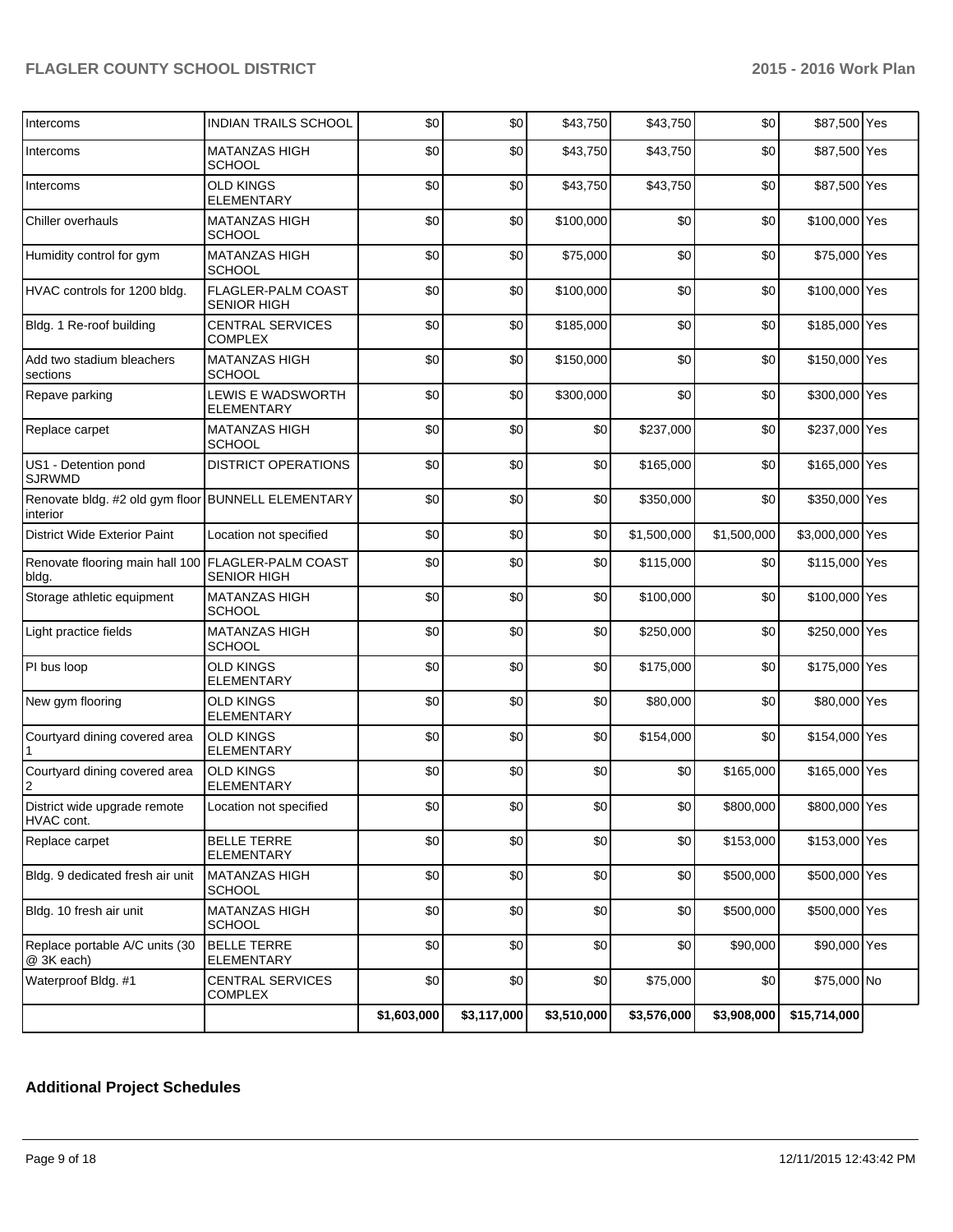Any projects that are not identified in the last approved educational plant survey.

Nothing reported for this section.

# **Non Funded Growth Management Project Schedules**

Schedule indicating which projects, due to planned development, that CANNOT be funded from current revenues projected over the next five years.

Nothing reported for this section.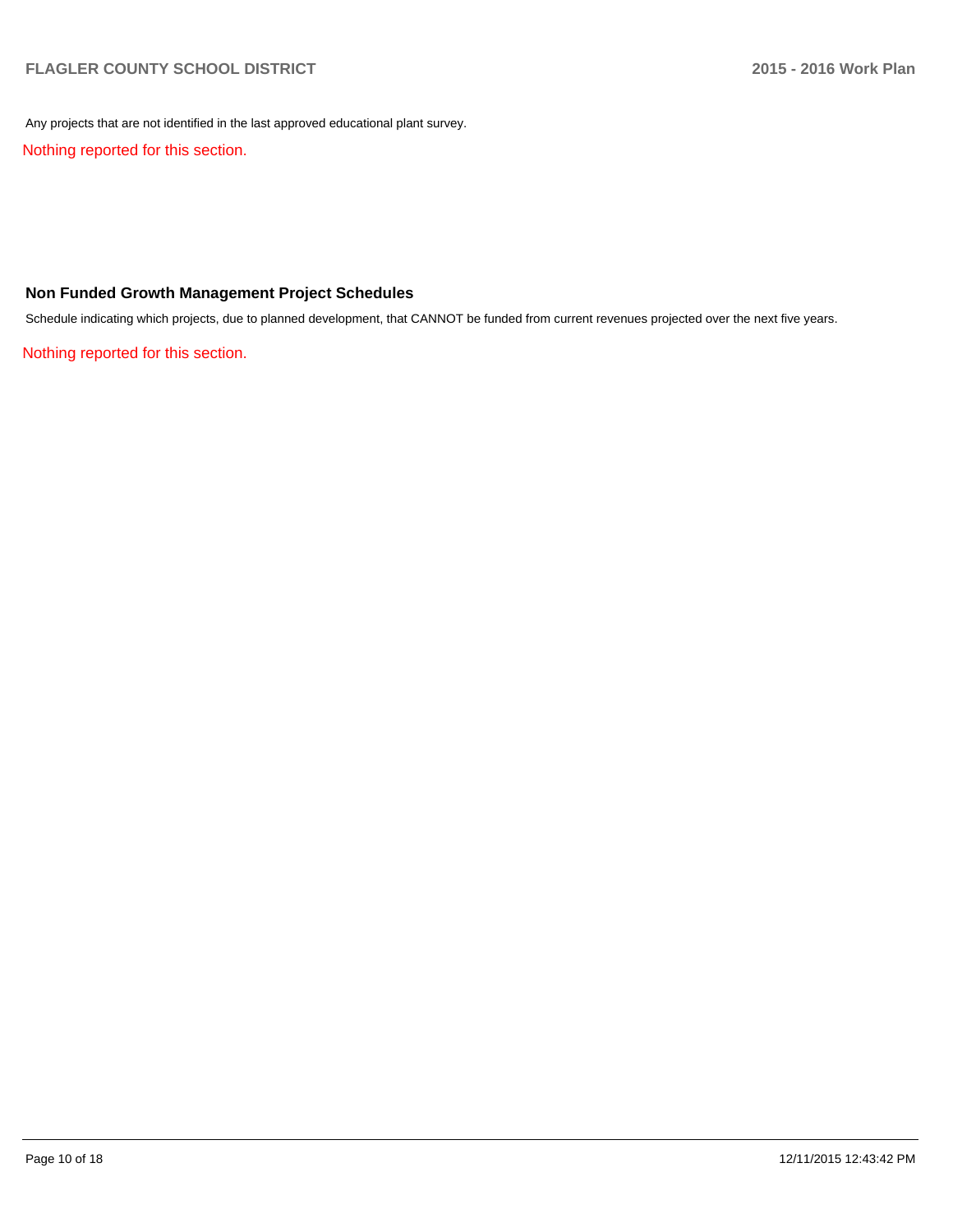# **Capacity Tracking**

| Location                                        | $2015 -$<br><b>2016 Satis.</b><br>Stu. Sta. | Actual<br>$2015 -$<br>2016 FISH<br>Capacity | Actual<br>$2014 -$<br>2015<br><b>COFTE</b> | # Class<br>Rooms | Actual<br>Average<br>$2015 -$<br>2016 Class<br><b>Size</b> | Actual<br>$2015 -$<br>2016<br>Utilization | <b>New</b><br>Stu.<br>Capacity | <b>New</b><br>Rooms to<br>be<br>Added/Re<br>moved | Projected<br>$2019 -$<br>2020<br><b>COFTE</b> | Projected<br>$2019 -$<br>2020<br>Utilization | Projected<br>$2019 -$<br>2020 Class<br><b>Size</b> |
|-------------------------------------------------|---------------------------------------------|---------------------------------------------|--------------------------------------------|------------------|------------------------------------------------------------|-------------------------------------------|--------------------------------|---------------------------------------------------|-----------------------------------------------|----------------------------------------------|----------------------------------------------------|
| <b>BUDDY TAYLOR MIDDLE</b>                      | 1.610                                       | 1,449                                       | 997                                        | 70               | 14                                                         | 69.00 %                                   | $\overline{0}$                 | $\Omega$                                          | $\Omega$                                      | 0.00%                                        | $\Omega$                                           |
| <b>BUNNELL ELEMENTARY</b>                       | 1,525                                       | 1,525                                       | 1,241                                      | 77               | 16                                                         | 81.00 %                                   | $\Omega$                       | $\Omega$                                          | $\Omega$                                      | 0.00%                                        | $\Omega$                                           |
| <b>FLAGLER-PALM COAST</b><br><b>SENIOR HIGH</b> | 2,747                                       | 2,609                                       | 2,220                                      | 113              | 20                                                         | 85.00 %                                   | $\Omega$                       | $\Omega$                                          | $\Omega$                                      | 0.00%                                        | $\Omega$                                           |
| LEWIS E WADSWORTH<br><b>ELEMENTARY</b>          | 1,020                                       | 1,020                                       | 857                                        | 56               | 15                                                         | 84.00 %                                   | $\Omega$                       | $\Omega$                                          | $\Omega$                                      | 0.00%                                        | $\Omega$                                           |
| <b>OLD KINGS</b><br><b>ELEMENTARY</b>           | 1,170                                       | 1,170                                       | 1,110                                      | 62               | 18                                                         | 95.00 %                                   | $\Omega$                       | $\Omega$                                          | $\Omega$                                      | 0.00%                                        | $\mathbf 0$                                        |
| <b>INDIAN TRAILS SCHOOL</b>                     | 1,818                                       | 1,636                                       | 899                                        | 78               | 12                                                         | 55.00 %                                   | $\Omega$                       | $\Omega$                                          | $\Omega$                                      | 0.00%                                        | $\mathbf 0$                                        |
| <b>EVEREST ALTERNATIVE</b><br><b>SCHOOL</b>     | 0                                           | 0                                           | $\Omega$                                   | $\mathbf 0$      | $\Omega$                                                   | 0.00%                                     | $\Omega$                       | $\Omega$                                          | $\Omega$                                      | 0.00%                                        | $\mathbf 0$                                        |
| <b>ADULT</b><br>EDUCATION/CORPORAT<br>E ONE     |                                             |                                             | $\Omega$                                   |                  | $\Omega$                                                   | 0.00%                                     | $\Omega$                       | $\Omega$                                          | $\Omega$                                      | 0.00%                                        | 0                                                  |
| <b>MATANZAS HIGH</b><br><b>SCHOOL</b>           | 2,067                                       | 1,963                                       | 1,466                                      | 80               | 18                                                         | 75.00 %                                   | $\Omega$                       | $\Omega$                                          | $\Omega$                                      | 0.00%                                        | $\Omega$                                           |
| <b>BELLE TERRE</b><br><b>ELEMENTARY</b>         | 1,539                                       | 1,539                                       | 1,335                                      | 80               | 17                                                         | 87.00 %                                   | $\Omega$                       | $\Omega$                                          | $\Omega$                                      | 0.00%                                        | $\mathbf 0$                                        |
| <b>RYMFIRE ELEMENTARY</b>                       | 1,715                                       | 1,715                                       | 1,180                                      | 85               | 14                                                         | 69.00 %                                   | $\Omega$                       | $\Omega$                                          | $\Omega$                                      | 0.00%                                        | $\mathbf 0$                                        |
|                                                 | 15,215                                      | 14,626                                      | 11,303                                     | 702              | 16                                                         | 77.28 %                                   | 0                              | $\mathbf{0}$                                      | 0                                             | 0.00%                                        | $\bf{0}$                                           |
|                                                 |                                             |                                             |                                            |                  |                                                            |                                           |                                |                                                   |                                               |                                              |                                                    |

The COFTE Projected Total (0) for 2019 - 2020 must match the Official Forecasted COFTE Total (10,485 ) for 2019 - 2020 before this section can be completed. In the event that the COFTE Projected Total does not match the Official forecasted COFTE, then the Balanced Projected COFTE Table should be used to balance COFTE.

| Projected COFTE for 2019 - 2020 |        |
|---------------------------------|--------|
| Elementary (PK-3)               | 2,983  |
| Middle (4-8)                    | 4,106  |
| High (9-12)                     | 3,396  |
|                                 | 10,485 |

| <b>Grade Level Type</b> | <b>Balanced Projected</b><br>COFTE for 2019 - 2020 |
|-------------------------|----------------------------------------------------|
| Elementary (PK-3)       | 2,983                                              |
| Middle (4-8)            | 4,106                                              |
| High (9-12)             | 3,396                                              |
|                         | 10,48                                              |

# **Relocatable Replacement**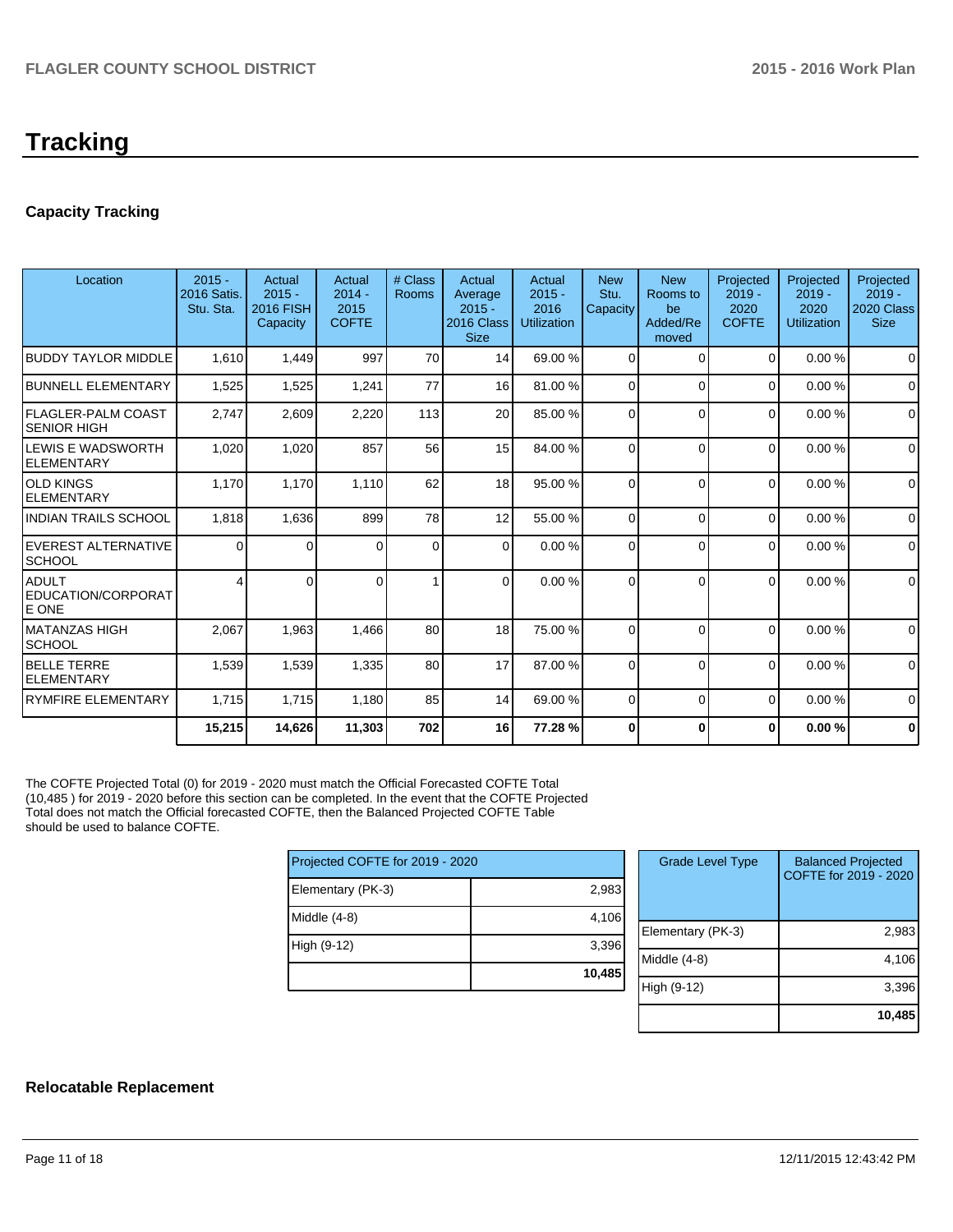Number of relocatable classrooms clearly identified and scheduled for replacement in the school board adopted financially feasible 5-year district work program.

| Location                               | 2015 - 2016   2016 - 2017   2017 - 2018   2018 - 2019   2019 - 2020 |  | Year 5 Total |
|----------------------------------------|---------------------------------------------------------------------|--|--------------|
| FLAGLER-PALM COAST SENIOR HIGH         |                                                                     |  | 41           |
| IOLD KINGS ELEMENTARY                  |                                                                     |  | 31           |
| <b>Total Relocatable Replacements:</b> |                                                                     |  |              |

#### **Charter Schools Tracking**

Information regarding the use of charter schools.

| Location-Type       | # Relocatable<br>units or<br>permanent<br>classrooms | Owner                           | Year Started or I<br>Scheduled | Student<br><b>Stations</b> | <b>Students</b><br><b>Enrolled</b> | Years in<br>Contract | <b>Total Charter</b><br><b>Students</b><br>projected for<br>$2019 - 2020$ |
|---------------------|------------------------------------------------------|---------------------------------|--------------------------------|----------------------------|------------------------------------|----------------------|---------------------------------------------------------------------------|
| Imagine Town Center |                                                      | 42 <b>PRIVATE</b>               | 2008                           | 740 l                      | 923                                |                      | 1.000                                                                     |
| Palm Harbor Academy |                                                      | 7 RENTED<br><b>IRELOCATABLE</b> | 2009                           | 126                        | 115 <sup>1</sup>                   |                      | 150                                                                       |
|                     | 49                                                   |                                 |                                | 866                        | 1,038                              |                      | 1,150                                                                     |

## **Special Purpose Classrooms Tracking**

The number of classrooms that will be used for certain special purposes in the current year, by facility and type of classroom, that the district will, 1), not use for educational purposes, and 2), the co-teaching classrooms that are not open plan classrooms and will be used for educational purposes.

| School                                          | <b>School Type</b>                   | # of Elementary<br>K-3 Classrooms | # of Middle 4-8<br><b>Classrooms</b> | # of High $9-12$<br>Classrooms | # of $ESE$<br><b>Classrooms</b> | # of Combo<br><b>Classrooms</b> | Total<br><b>Classrooms</b> |
|-------------------------------------------------|--------------------------------------|-----------------------------------|--------------------------------------|--------------------------------|---------------------------------|---------------------------------|----------------------------|
| <b>IBELLE TERRE ELEMENTARY</b>                  | Educational                          |                                   |                                      |                                |                                 |                                 | 3                          |
| <b>IBUDDY TAYLOR MIDDLE</b>                     | Educational                          |                                   |                                      |                                |                                 |                                 | 9                          |
| <b>IBUNNELL ELEMENTARY</b>                      | Educational                          |                                   |                                      |                                |                                 |                                 | 3                          |
| <b>IFLAGLER-PALM COAST SENIOR</b><br>IHIGH      | Educational                          |                                   |                                      |                                |                                 |                                 | $\overline{2}$             |
| <b>ILEWIS E WADSWORTH</b><br><b>IELEMENTARY</b> | Educational                          |                                   |                                      |                                |                                 |                                 |                            |
| <b>IINDIAN TRAILS SCHOOL</b>                    | Educational                          |                                   | 20                                   |                                |                                 |                                 | 20                         |
|                                                 | <b>Total Educational Classrooms:</b> |                                   | 39                                   |                                |                                 |                                 | 44                         |

| School                               | School Type | $\#$ of Elementary $\#$ of Middle 4-8 $\#$ of High 9-12<br><b>IK-3 Classrooms I</b> | <b>Classrooms</b> | <b>Classrooms</b> | # of $ESE$<br><b>Classrooms</b> | # of Combo<br><b>Classrooms</b> | Total<br><b>Classrooms</b> |
|--------------------------------------|-------------|-------------------------------------------------------------------------------------|-------------------|-------------------|---------------------------------|---------------------------------|----------------------------|
| <b>Total Co-Teaching Classrooms:</b> |             |                                                                                     |                   |                   |                                 | 0                               | $\mathbf{0}$               |

#### **Infrastructure Tracking**

**Necessary offsite infrastructure requirements resulting from expansions or new schools. This section should include infrastructure information related to capacity project schedules and other project schedules (Section 4).**

Not Specified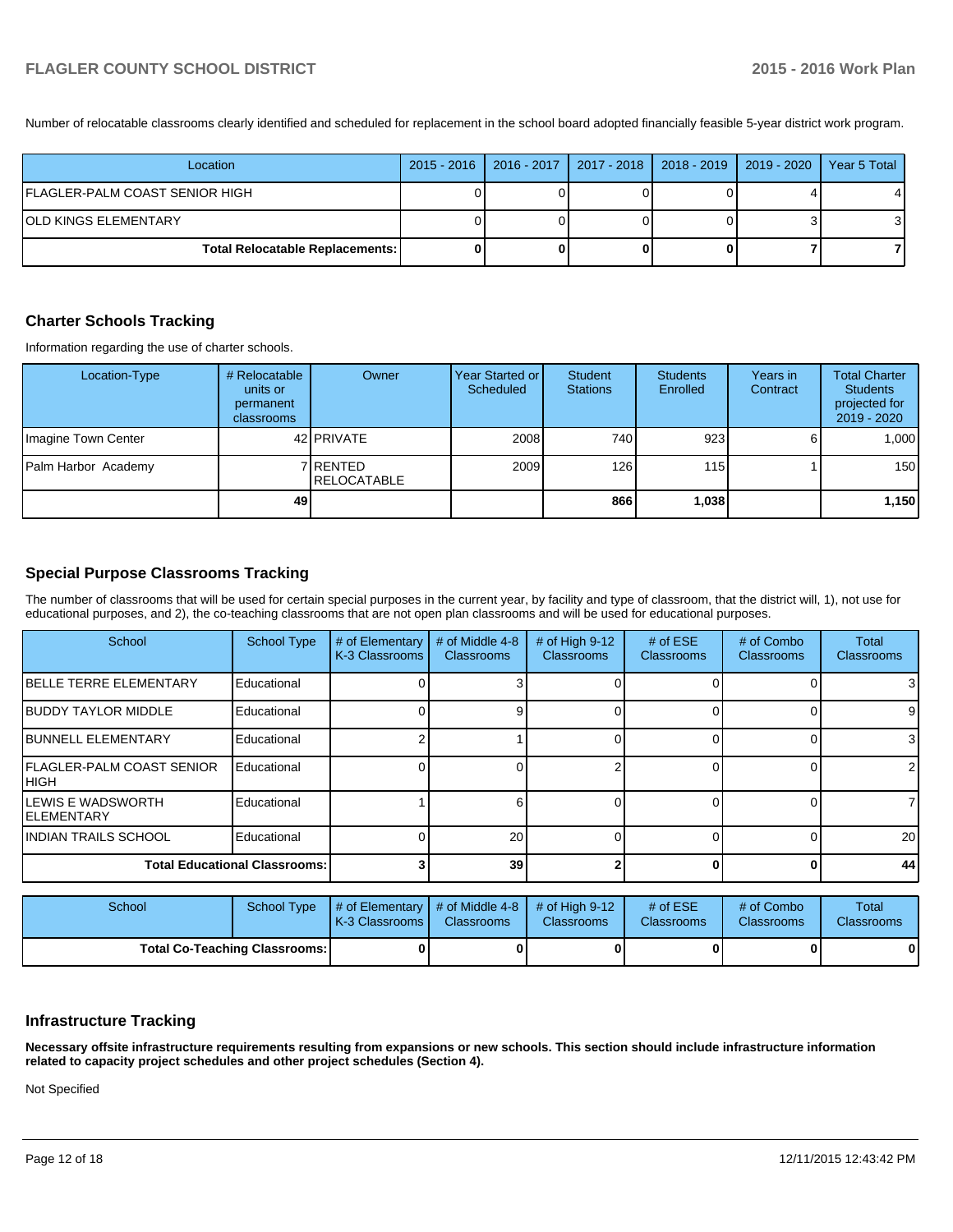**Proposed location of planned facilities, whether those locations are consistent with the comprehensive plans of all affected local governments, and recommendations for infrastructure and other improvements to land adjacent to existing facilities. Provisions of 1013.33(12), (13) and (14) and 1013.36 must be addressed for new facilities planned within the 1st three years of the plan (Section 5).**

Not Specified

**Consistent with Comp Plan?** No

### **Net New Classrooms**

The number of classrooms, by grade level and type of construction, that were added during the last fiscal year.

| List the net new classrooms added in the 2014 - 2015 fiscal year.                                                                                       |                               |                                   |                                |                        | List the net new classrooms to be added in the 2015 - 2016 fiscal<br>Ivear. |                            |                                |                        |
|---------------------------------------------------------------------------------------------------------------------------------------------------------|-------------------------------|-----------------------------------|--------------------------------|------------------------|-----------------------------------------------------------------------------|----------------------------|--------------------------------|------------------------|
| "Classrooms" is defined as capacity carrying classrooms that are added to increase<br>capacity to enable the district to meet the Class Size Amendment. |                               |                                   |                                |                        | Totals for fiscal year 2015 - 2016 should match totals in Section 15A.      |                            |                                |                        |
| Location                                                                                                                                                | $2014 - 2015 \#$<br>Permanent | $2014 - 2015$ #<br><b>Modular</b> | $2014 - 2015$ #<br>Relocatable | $2014 - 2015$<br>Total | $2015 - 2016$ #<br>Permanent                                                | $2015 - 2016$ #<br>Modular | $2015 - 2016$ #<br>Relocatable | $2015 - 2016$<br>Total |
| Elementary (PK-3)                                                                                                                                       |                               |                                   |                                |                        |                                                                             |                            |                                |                        |
| Middle (4-8)                                                                                                                                            |                               |                                   |                                |                        |                                                                             |                            |                                | 0                      |
| High (9-12)                                                                                                                                             |                               |                                   |                                |                        |                                                                             |                            |                                | 0                      |
|                                                                                                                                                         |                               |                                   |                                |                        |                                                                             |                            |                                | 0                      |

#### **Relocatable Student Stations**

Number of students that will be educated in relocatable units, by school, in the current year, and the projected number of students for each of the years in the workplan.

| <b>Site</b>                     | $2015 - 2016$ | $2016 - 2017$ | 2017 - 2018 | $2018 - 2019$ | $2019 - 2020$ | 5 Year Average |
|---------------------------------|---------------|---------------|-------------|---------------|---------------|----------------|
| <b>IMATANZAS HIGH SCHOOL</b>    |               |               |             |               |               | $\overline{0}$ |
| <b>IBELLE TERRE ELEMENTARY</b>  |               |               |             |               |               | $\Omega$       |
| IRYMFIRE ELEMENTARY             |               |               |             |               |               | 0              |
| EVEREST ALTERNATIVE SCHOOL      |               |               |             | ∩             |               | 0              |
| <b>INDIAN TRAILS SCHOOL</b>     |               |               |             | $\Omega$      |               | $\overline{0}$ |
| IBUDDY TAYLOR MIDDLE            |               |               |             | $\Omega$      |               | $\overline{0}$ |
| <b>IBUNNELL ELEMENTARY</b>      |               |               | ∩           | $\Omega$      |               | $\Omega$       |
| IFLAGLER-PALM COAST SENIOR HIGH | 371           | 371           | 371         | 371           |               | 297            |
| ILEWIS E WADSWORTH ELEMENTARY   |               |               | $\Omega$    | $\Omega$      |               | $\Omega$       |
| <b>OLD KINGS ELEMENTARY</b>     |               | 54            | 54          | 54            | 54            | 43             |
| ADULT EDUCATION/CORPORATE ONE   |               |               |             |               |               |                |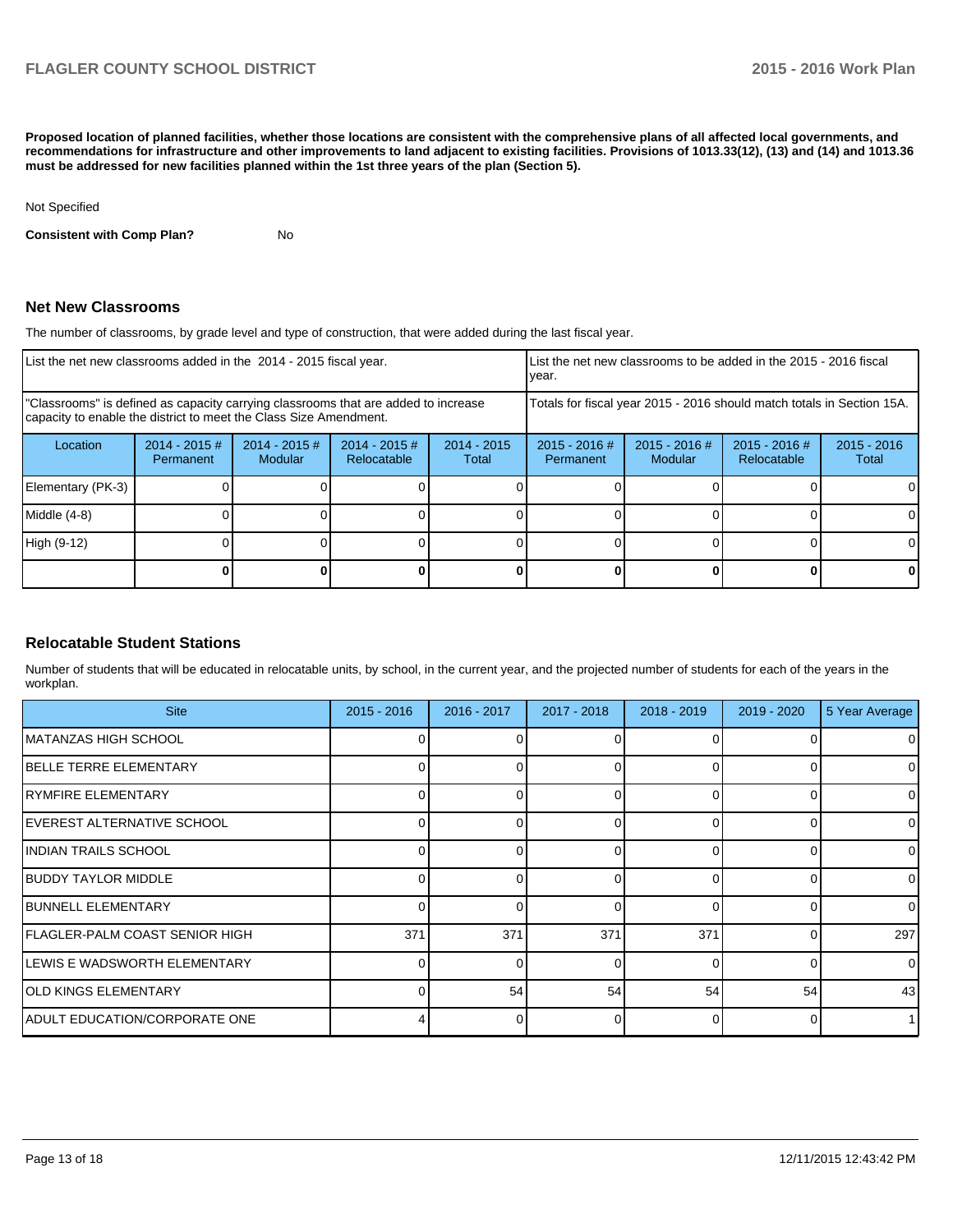| Totals for FLAGLER COUNTY SCHOOL DISTRICT         |        |        |        |        |                 |        |
|---------------------------------------------------|--------|--------|--------|--------|-----------------|--------|
| Total students in relocatables by year.           | 375    | 425    | 425    | 425    | 54 <sub>1</sub> | 341    |
| Total number of COFTE students projected by year. | 11,183 | 11,011 | 10,832 | 10,602 | 10,485          | 10,823 |
| Percent in relocatables by year.                  | 3 % I  | 4 %    | 4%     | 4 % I  | 1%              | 3%     |

# **Leased Facilities Tracking**

Exising leased facilities and plans for the acquisition of leased facilities, including the number of classrooms and student stations, as reported in the educational plant survey, that are planned in that location at the end of the five year workplan.

| Location                             | # of Leased<br>Classrooms 2015 -<br>2016 | <b>FISH Student</b><br><b>Stations</b> | Owner                            | # of Leased<br>Classrooms 2019 -<br>2020 | <b>FISH Student</b><br><b>Stations</b> |
|--------------------------------------|------------------------------------------|----------------------------------------|----------------------------------|------------------------------------------|----------------------------------------|
| <b>IRYMFIRE ELEMENTARY</b>           | 0                                        | O                                      |                                  | 0                                        | $\overline{0}$                         |
| <b>IEVEREST ALTERNATIVE SCHOOL</b>   | $\Omega$                                 | 0                                      |                                  | $\Omega$                                 | $\overline{0}$                         |
| INDIAN TRAILS SCHOOL                 | U                                        | ∩                                      |                                  | 0                                        | $\overline{0}$                         |
| <b>BUDDY TAYLOR MIDDLE</b>           | $\Omega$                                 | 0                                      |                                  | 0                                        | $\overline{0}$                         |
| <b>BUNNELL ELEMENTARY</b>            | 0                                        |                                        |                                  | 0                                        | 0                                      |
| IFLAGLER-PALM COAST SENIOR HIGH      | 16                                       |                                        | 371 ModSpace /<br>Mobile Modular | 4                                        | 100                                    |
| LEWIS E WADSWORTH ELEMENTARY         | $\Omega$                                 |                                        |                                  | O                                        | $\Omega$                               |
| IMATANZAS HIGH SCHOOL                | $\Omega$                                 | 0                                      |                                  | 0                                        | $\overline{0}$                         |
| <b>IBELLE TERRE ELEMENTARY</b>       | 0                                        |                                        |                                  | 0                                        | $\overline{0}$                         |
| <b>OLD KINGS ELEMENTARY</b>          | $\Omega$                                 |                                        | 0 Mobile Modular                 | 3                                        | 54                                     |
| <b>ADULT EDUCATION/CORPORATE ONE</b> |                                          |                                        | 4 Mobile Modular                 |                                          | $\Omega$                               |
|                                      | 17                                       | 375                                    |                                  | 8                                        | 154                                    |

# **Failed Standard Relocatable Tracking**

Relocatable units currently reported by school, from FISH, and the number of relocatable units identified as 'Failed Standards'.

Nothing reported for this section.

# **Planning**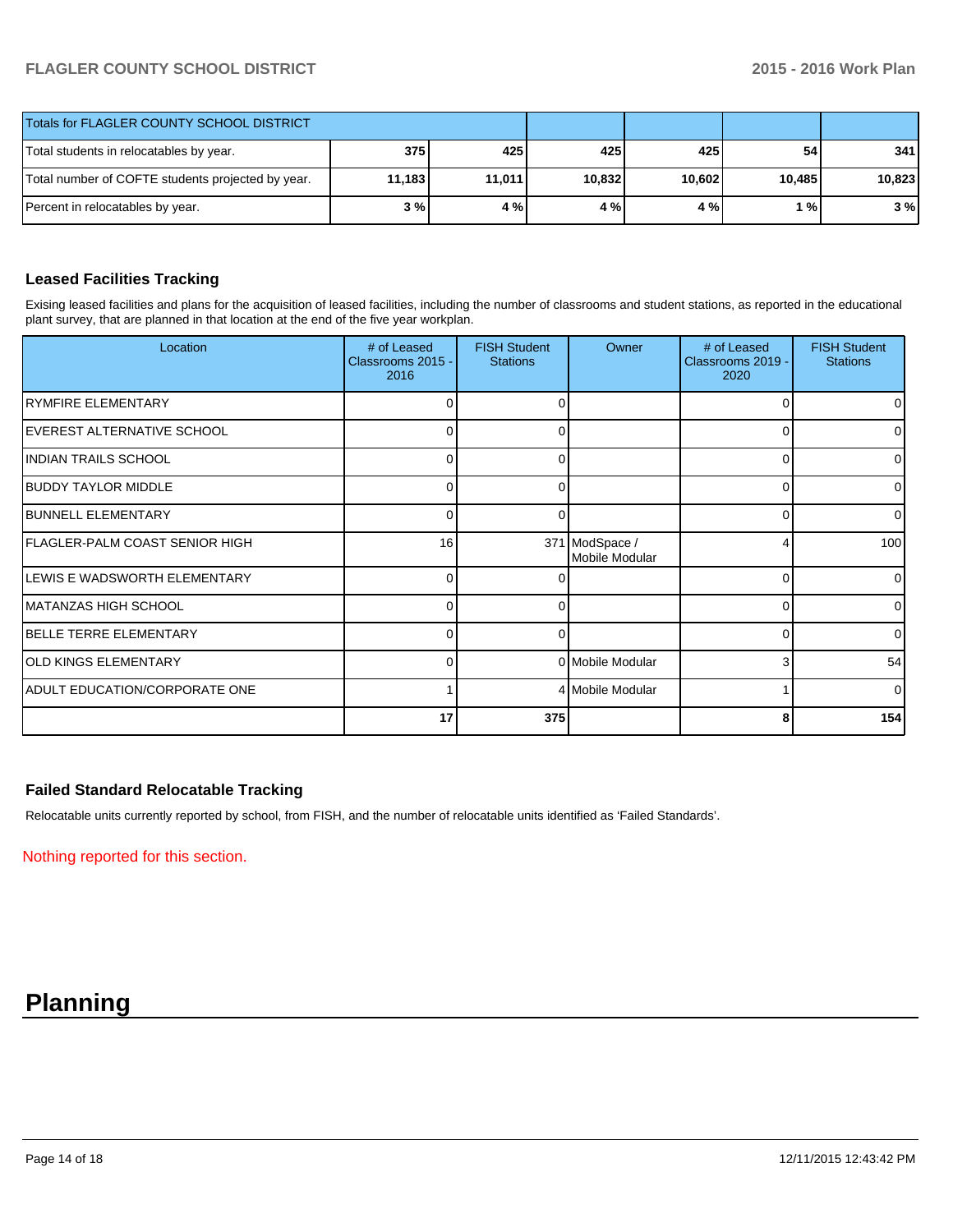## **Class Size Reduction Planning**

**Plans approved by the school board that reduce the need for permanent student stations such as acceptable school capacity levels, redistricting, busing, year-round schools, charter schools, magnet schools, public-private partnerships, multitrack scheduling, grade level organization, block scheduling, or other alternatives.**

Not Specified

## **School Closure Planning**

**Plans for the closure of any school, including plans for disposition of the facility or usage of facility space, and anticipated revenues.**

No existing school facilities are planned to be closed. No properties are currently identified for disposal.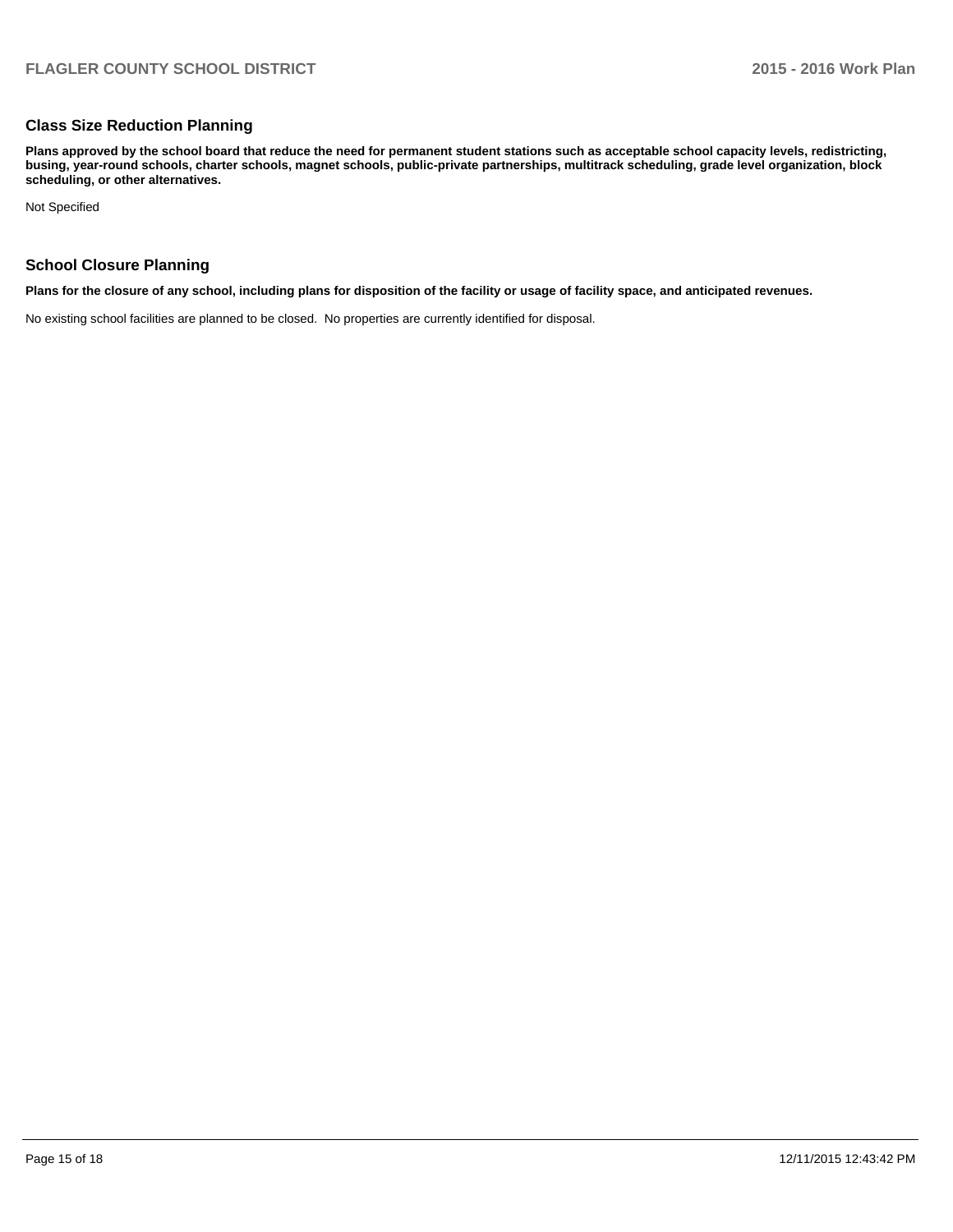# **Long Range Planning**

#### **Ten-Year Maintenance**

District projects and locations regarding the projected need for major renovation, repair, and maintenance projects within the district in years 6-10 beyond the projects plans detailed in the five years covered by the work plan.

Nothing reported for this section.

#### **Ten-Year Capacity**

Schedule of capital outlay projects projected to ensure the availability of satisfactory student stations for the projected student enrollment in K-12 programs for the future 5 years beyond the 5-year district facilities work program.

Nothing reported for this section.

#### **Ten-Year Planned Utilization**

Schedule of planned capital outlay projects identifying the standard grade groupings, capacities, and planned utilization rates of future educational facilities of the district for both permanent and relocatable facilities.

| Grade Level Projections         | <b>FISH</b><br>Student<br><b>Stations</b> | Actual 2014 -<br>2015 FISH<br>Capacity | Actual<br>$2014 -$<br>2015<br><b>COFTE</b> | Actual 2014 - 2015<br><b>Utilization</b> | Actual 2015 - 2016 / 2024 - 2025 new<br>Student Capacity to be added/removed | Projected 2024<br>2025 COFTE | Projected 2024 -<br>2025 Utilization |
|---------------------------------|-------------------------------------------|----------------------------------------|--------------------------------------------|------------------------------------------|------------------------------------------------------------------------------|------------------------------|--------------------------------------|
| Elementary - District<br>Totals | 8,884                                     | 8,884                                  | 5,739.00                                   | 64.60 %                                  |                                                                              | 5,740                        | 64.61 %                              |
| Middle - District Totals        | 4.845                                     | 4.360                                  | 2.865.00                                   | 65.71 %                                  |                                                                              | 2.866                        | 65.73 %                              |
| High - District Totals          | 6.288                                     | 5.974                                  | 3.549.00                                   | 59.41 %                                  |                                                                              | 3.550                        | 59.42 %                              |
| Other - ESE, etc                | 310                                       | 310                                    | 84.00                                      | 27.10 %                                  |                                                                              | 85                           | 27.42 %                              |
|                                 | 20,327                                    | 19,528                                 | 12.237.00                                  | 62.66%                                   |                                                                              | 12,241                       | 62.68%                               |

**Combination schools are included with the middle schools for student stations, capacity, COFTE and utilization purposes because these facilities all have a 90% utilization factor. Use this space to explain or define the grade groupings for combination schools.**

No comments to report.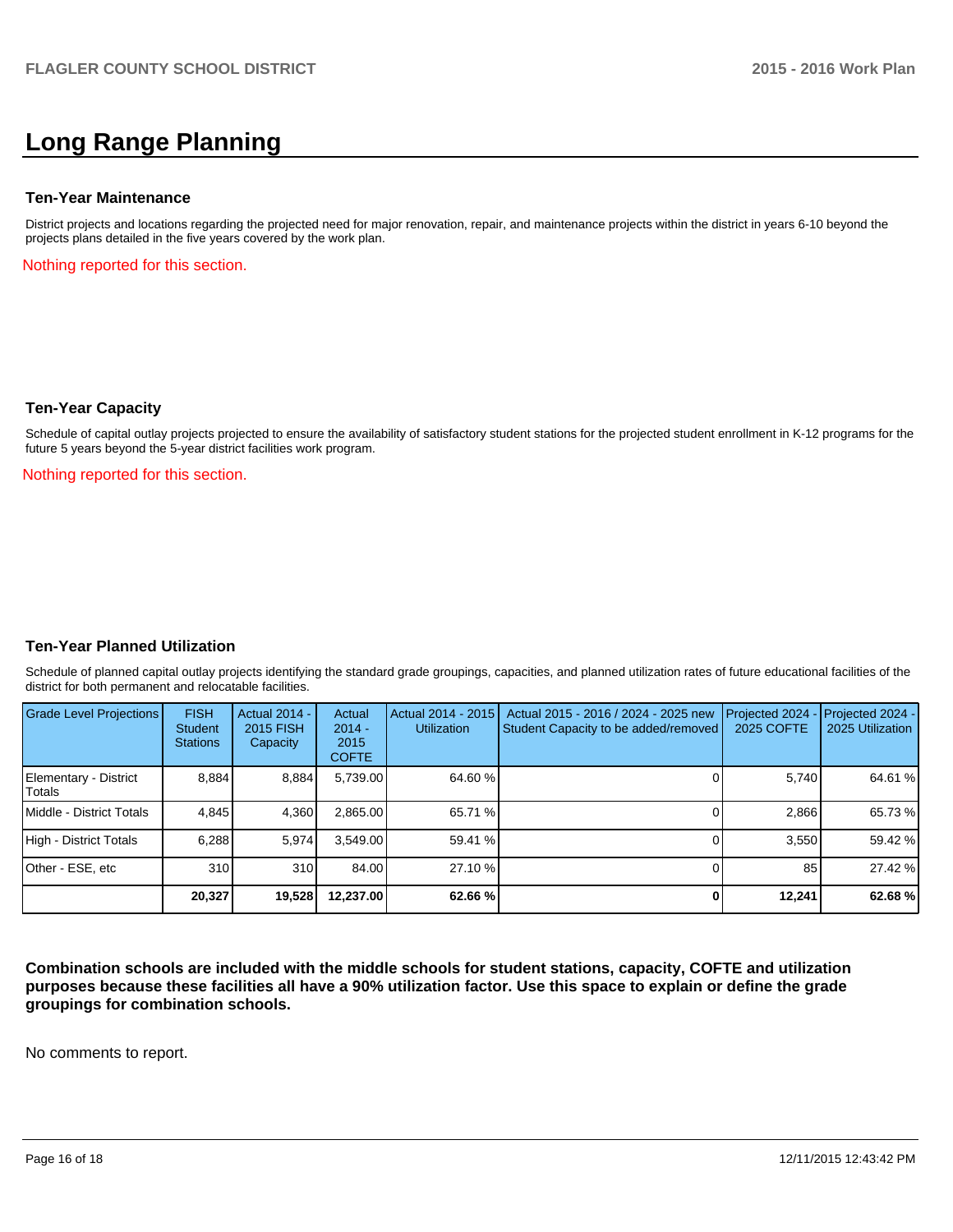#### **Ten-Year Infrastructure Planning**

**Proposed Location of Planned New, Remodeled, or New Additions to Facilities in 06 thru 10 out years (Section 28).**

Nothing reported for this section.

Plans for closure of any school, including plans for disposition of the facility or usage of facility space, and anticipated revenues in the 06 thru 10 out **years (Section 29).**

Potential sale of Corporate One property.

#### **Twenty-Year Maintenance**

District projects and locations regarding the projected need for major renovation, repair, and maintenance projects within the district in years 11-20 beyond the projects plans detailed in the five years covered by the work plan.

Nothing reported for this section.

# **Twenty-Year Capacity**

Schedule of capital outlay projects projected to ensure the availability of satisfactory student stations for the projected student enrollment in K-12 programs for the future 11-20 years beyond the 5-year district facilities work program.

Nothing reported for this section.

#### **Twenty-Year Planned Utilization**

Schedule of planned capital outlay projects identifying the standard grade groupings, capacities, and planned utilization rates of future educational facilities of the district for both permanent and relocatable facilities.

| <b>Grade Level Projections</b>    | <b>FISH</b><br><b>Student</b><br><b>Stations</b> | <b>Actual 2014 -</b><br>2015 FISH<br>Capacity | Actual<br>$2014 -$<br>2015<br><b>COFTE</b> | Actual 2014 - 2015<br><b>Utilization</b> | Actual 2015 - 2016 / 2034 - 2035 new<br>Student Capacity to be added/removed | Projected 2034<br>2035 COFTE | Projected 2034 -<br>2035 Utilization |
|-----------------------------------|--------------------------------------------------|-----------------------------------------------|--------------------------------------------|------------------------------------------|------------------------------------------------------------------------------|------------------------------|--------------------------------------|
| Elementary - District<br>l Totals | 8.884                                            | 8,884                                         | 5,739.00                                   | 64.60 %                                  |                                                                              | 5.740                        | 64.61 %                              |
| Middle - District Totals          | 4.845                                            | 4,360                                         | 2,865.00                                   | 65.71 %                                  |                                                                              | 2.866                        | 65.73 %                              |
| High - District Totals            | 6.288                                            | 5,974                                         | 3.549.00                                   | 59.41 %                                  |                                                                              | 3.550                        | 59.42 %                              |
| Other - ESE, etc                  | 310                                              | 310                                           | 84.00                                      | 27.10 %                                  |                                                                              | 85                           | 27.42 %                              |
|                                   | 20,327                                           | 19,528                                        | 12,237.00                                  | 62.66 %                                  |                                                                              | 12,241                       | 62.68 %                              |